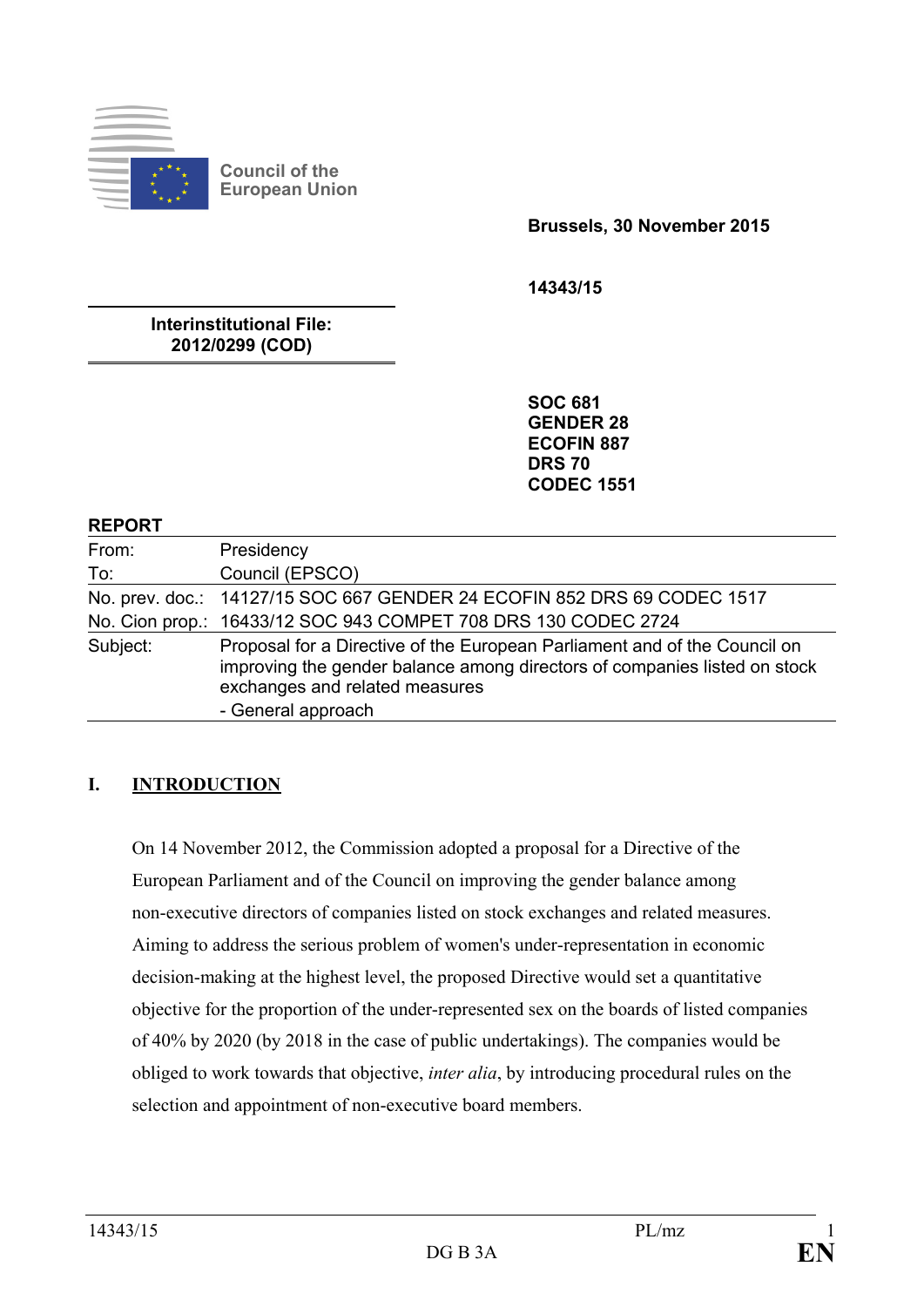Companies which have not reached the 40% target would be required to continue to apply the procedural rules, as well as to explain what measures they had taken and intended to take in order to reach it. For Member States that choose to apply the objective to *both* executive and non-executive directors, a lower target (33%) would apply.

The national parliaments of DK, NL, PL, SE, UK, and one of the two chambers of CZ Parliament (Chamber of Deputies) submitted reasoned opinions within eight weeks from the submission of the Commission's proposal, alleging that it did not comply with the principle of subsidiarity.**[1](#page-1-0)**

The European Economic and Social Committee adopted its opinion on 13 February 2013. **[2](#page-1-1)**

The Committee of the Regions adopted its opinion on 30 May 2013.**[3](#page-1-2)**

The European Parliament adopted its position at first reading on 20 November 2013.**[4](#page-1-3)**

CZ, DK, SK, SI and LV have linguistic scrutiny reservations.

<span id="page-1-0"></span><sup>&</sup>lt;sup>1</sup> No review of the proposal was required on the part of the Commission, the one-third threshold set out in Protocol 2 TEU, Article 7, having not been met.

<span id="page-1-1"></span><sup>&</sup>lt;sup>2</sup> OJ C 133, 9.5.2013, p 68.

<span id="page-1-3"></span><span id="page-1-2"></span> $\frac{3}{4}$  ECOS-V-039.

**<sup>4</sup>** A7-0340/2013. Mariya Gabriel (BG/EPP) has been appointed as the new Rapporteur.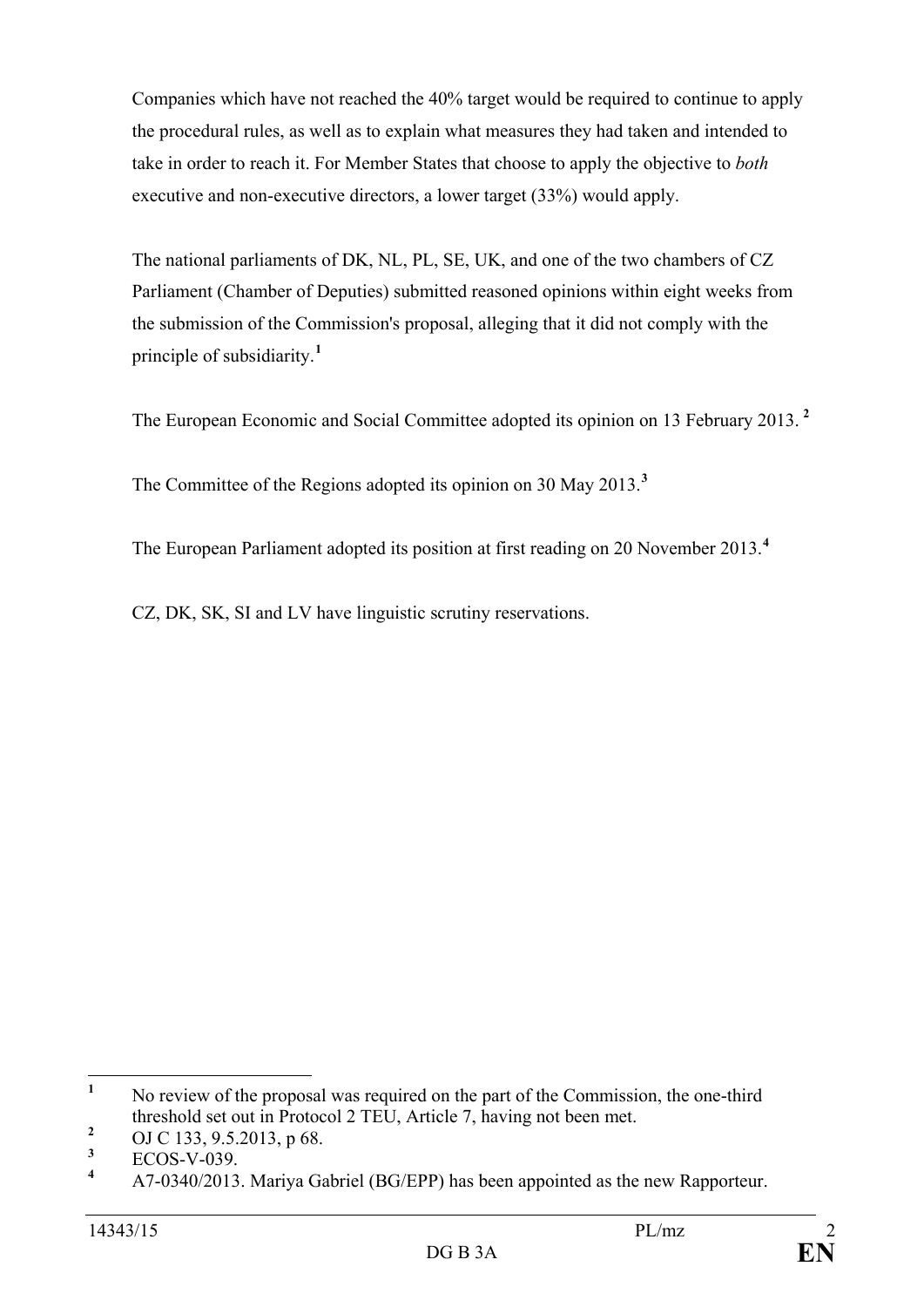The proposal is based on Article 157(3) TFEU, which is, within the framework of the Union's social policy, the legal basis for adopting "measures to ensure the application of the principle of equal opportunities and equal treatment of men and women in matters of employment and occupation, including the principle of equal pay for equal work or work of equal value". The Presidency believes that an agreement by qualified majority can be reached based on Article 157(3) TFEU.

## **II. THE COMPROMISE TEXT**

While there is a growing consensus in Europe regarding the need to improve the gender balance in economic decision-making, including on company boards, progress has been slow and uneven, as shown by recent figures.**[5](#page-2-0)** Discussions in the Working Party have confirmed that the objective of the proposed Directive continues to enjoy broad support; the delegations that remain opposed to the Directive have stressed, in particular, that it fails to respect the principle of subsidiarity. Meanwhile, certain other delegations otherwise positively disposed towards the proposed Directive have pointed out that Member States have very different starting-positions, some requiring more time than others to attain the quantitative objectives foreseen.

The Luxembourg Presidency had intended to place the file on the agenda of the EPSCO Council on 5 October 2015, but the item was eventually withdrawn in order to allow time for further discussion. Seeking to address the remaining concerns, the Presidency tabled a fresh set of drafting suggestions, which were examined by the Working Party on Social Questions on 5 and 17 November, and by the Committee of Permanent Representatives on 25 November 2015. The main elements are the following:

<span id="page-2-0"></span>**<sup>5</sup>** http://ec.europa.eu/justice/gender-equality/files/womenonboards/factsheet\_women\_ on boards web 2015-10 en.pdf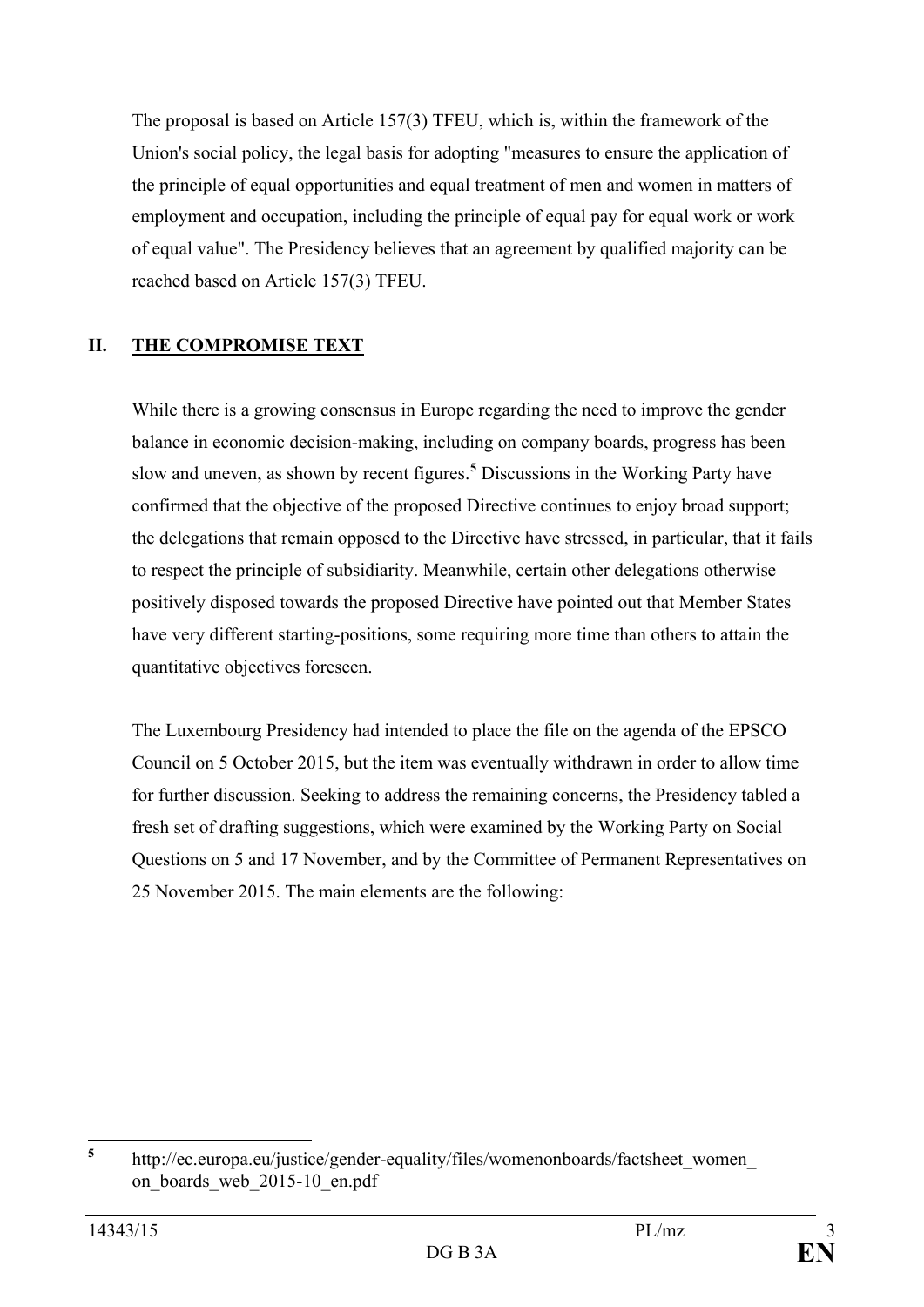#### **a) Flexibility clause (Article 4b)**

Conceived in a spirit of subsidiarity, the flexibility clause set out in Article 4b would allow Member States to pursue the aims of the Directive by means of their own choosing and to suspend the Directive's procedural requirements, provided that they have already taken equally effective measures or attained progress coming close to the quantitative objectives set in the Directive. With a view to combining flexibility with maximum legal certainty, Article 4b thus defines three scenarios which would be deemed by law to guarantee "equal effectiveness" until 31 December 2022."**[6](#page-3-0)**

It also leaves open the possibility that Member States might be entitled to avail themselves of the flexibility clause in other legitimate cases where equal effectiveness or sufficient progress had been demonstrated. In its drafting suggestions, the Luxembourg Presidency fine-tuned the example scenario set out in Article 4b(1a)(a) so as to make it clear that Member States whose national legislation contained binding quantitative targets that did not cover all the listed companies falling within the scope of the Directive would nevertheless be allowed to benefit from the flexibility clause, provided that the narrower application of these binding quantitative targets is compensated by other national measures that are not otherwise required under the Directive.

<span id="page-3-0"></span>**<sup>6</sup>** See explanatory notes contained in docs. 14562/14 and 13942/15.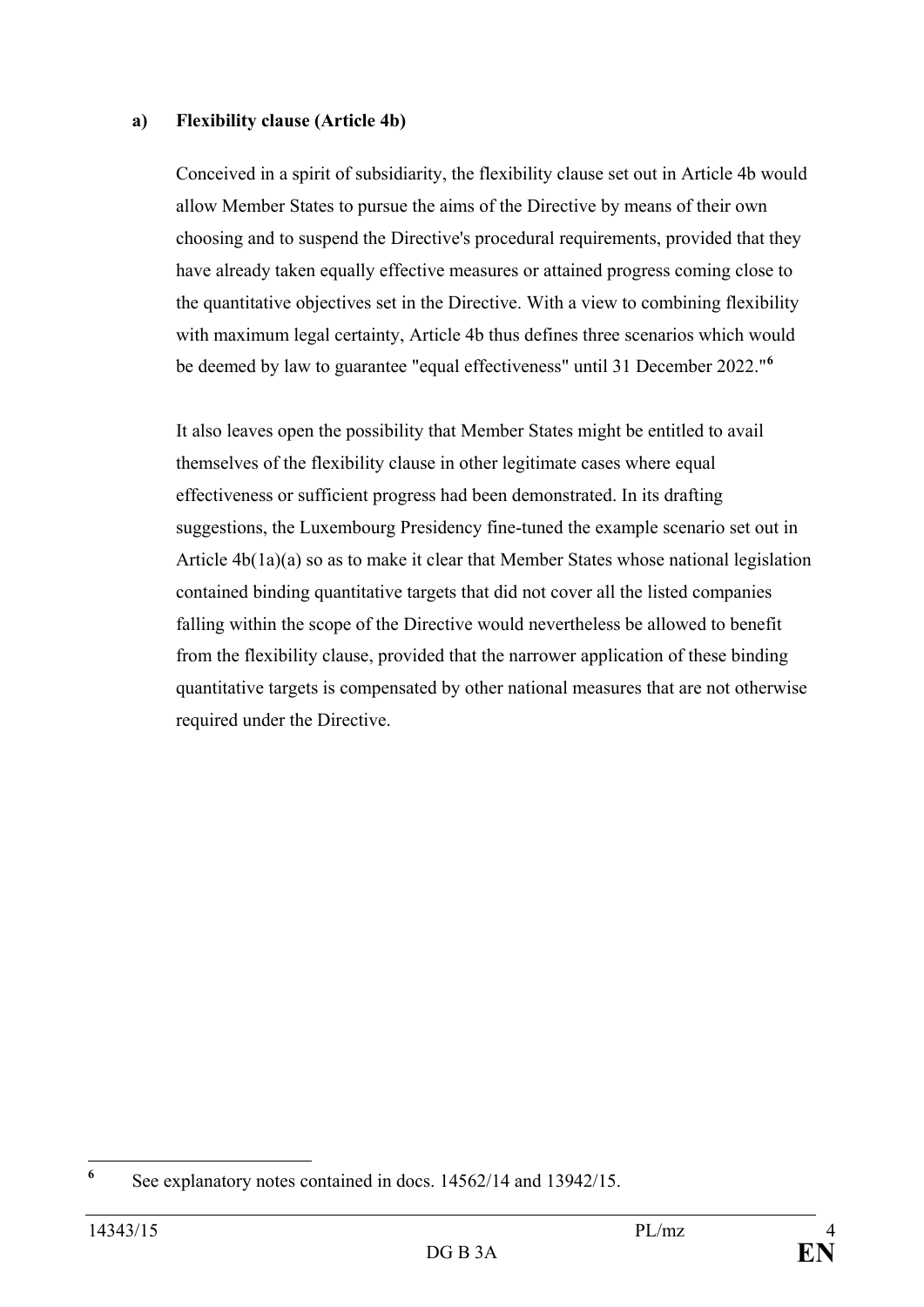#### **b) Implementation calendar and sunset clause (Articles 4b, 9 and 10)**

The implementation and reporting calendar as well as the target date for reaching the quantitative objectives have already been extended during the course of previous discussions in the preparatory bodies of the Council. In its drafting suggestions, the Presidency further adapted the implementation calendar to the effect that the suspensions based on Article 4b would expire on *31 December 2022* (rather than 31 December 2020) unless certain conditions were met (see Article 4b(2)). If the conditions were not met, Member States would be required to ensure the application of the procedural requirements contained in Article 4a with effect from *30 September 2023* (rather than 30 September 2021).

By the same logic, the Commission would be required to begin reporting on the application of the Directive by *31 December 2024* (rather than 31 December 2022), and the Directive would expire on *31 December 2031* (rather than 31 December 2029).

#### **c) Reporting (Article 5)**

The Presidency's drafting suggestions offer an exemption from the reporting provisions contained in Article 5(3) to listed companies having their registered offices in Member States where measures to improve the gender balance on company boards are guaranteed by law and where national law includes the same or similar reporting obligations (see Article 4b(1a)(a).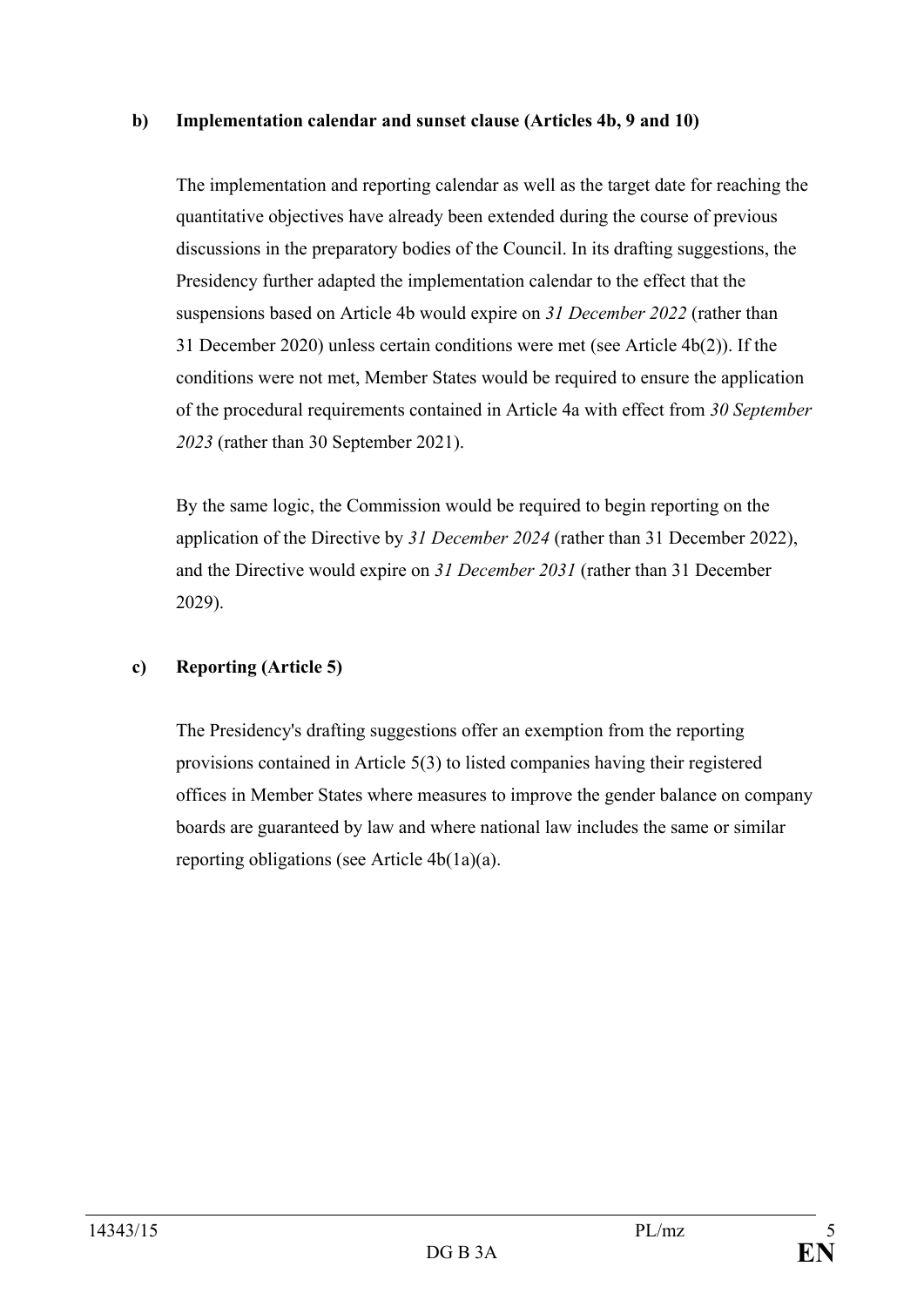**d) Rounding rule and right to establish objectives separately for shareholder representatives and employee representatives (Article 4(2), Article 4b(1b), Recital 21, Recital 29a and Annex)**

The Presidency's drafting suggestions provide for the possibility--but no obligation- to apply the binding quantitative targets provided for in national law (referred to in the "flexibility clause" provision in Article  $4b(1a)(a)$ ) separately for shareholder representatives and employee representatives.

The latest version of the text, including the above elements, is set out in the Annex to the present report.

## **III. DELEGATIONS' POSITIONS**

Many delegations (BE, BG, IE, EL, FR, IT, CY, LV, LT, LU, MT, AT, RO, SI, FI) support the Directive as currently drafted.

CZ, DE, ES, PT and PL have maintained scrutiny reservations on the current text.

DK, CZ, FR, PL and UK have maintained parliamentary scrutiny reservations.

DK, EE, HR, HU, SK, NL, SE and UK have maintained reservations on the Commission's proposal.

While strongly supporting the attempts to advance the work, the Commission has yet to adopt a formal position on the compromise suggested by the Presidency.

Further details about delegations' positions can be found in docs. 13772/15 and 14126/1/15 REV 1.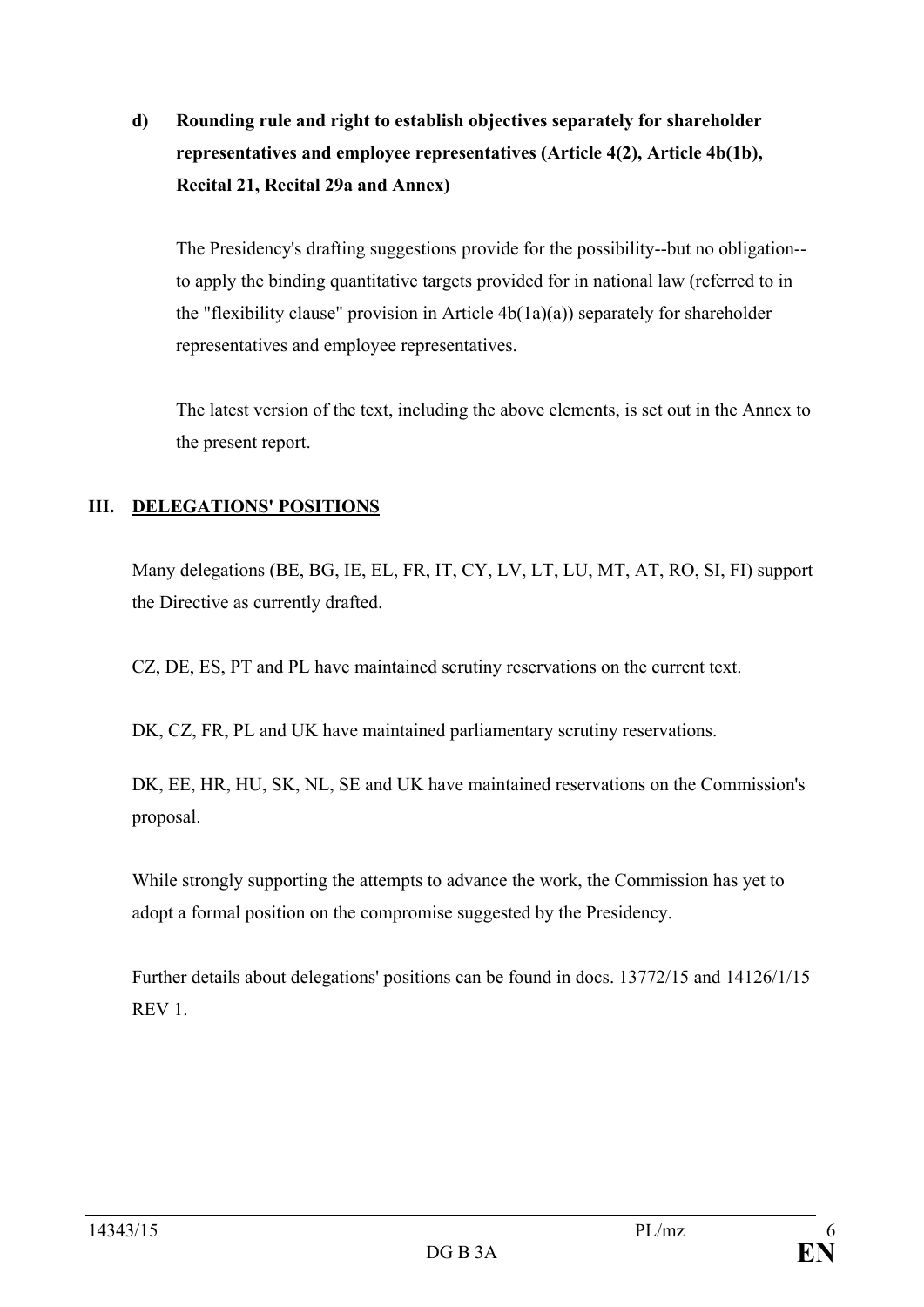# **IV. CONCLUSION**

The Council is invited to address the remaining reservations, with a view to reaching a general approach.

 $\overline{\phantom{a}}$  , and the set of the set of the set of the set of the set of the set of the set of the set of the set of the set of the set of the set of the set of the set of the set of the set of the set of the set of the s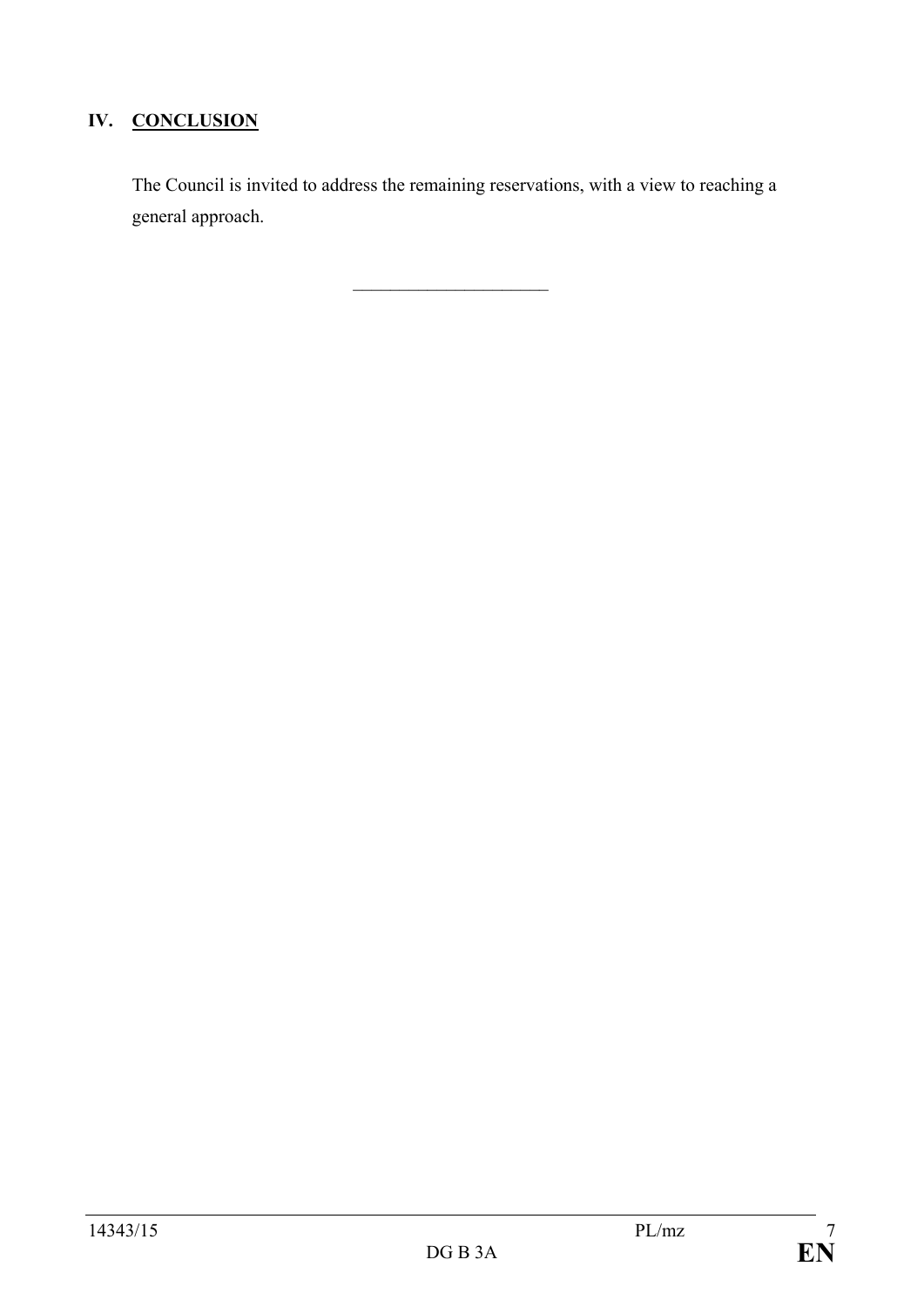#### Proposal for a

# **DIRECTIVE OF THE EUROPEAN PARLIAMENT AND OF THE COUNCIL on improving the gender balance among directors of companies listed on stock exchanges, and related measures**

(Text with EEA relevance)

#### THE EUROPEAN PARLIAMENT AND THE COUNCIL OF THE EUROPEAN UNION,

Having regard to the Treaty on the Functioning of the European Union, and in particular Articles 157(3) thereof,**[7](#page-7-0)**

Having regard to the proposal from the European Commission,

After transmission of the draft legislative act to the national Parliaments,

Having regard to the opinion of the European Economic and Social Committee,**[8](#page-7-1)**

Acting in accordance with the ordinary legislative procedure,

Whereas:

<span id="page-7-0"></span> $\frac{7}{8}$  The square brackets have been removed.

<span id="page-7-1"></span>**<sup>8</sup>** OJ C , , p. .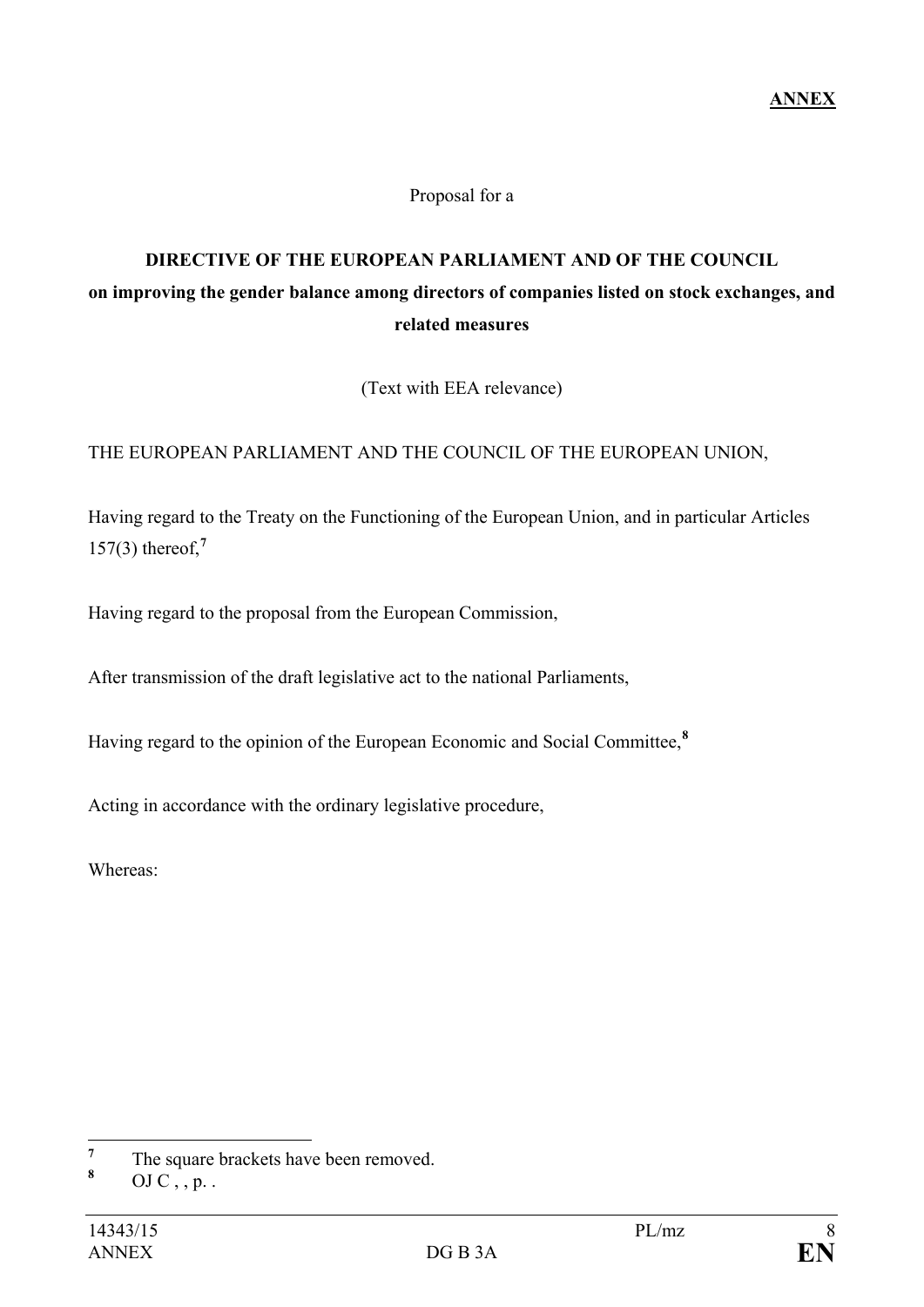- (1) Equality between women and men is one of the Union's founding values and core aims under Article 2 and Article 3(3) of the Treaty on European Union (TEU). Under the terms of Article 8 of the Treaty on the Functioning of the European Union (TFEU), the Union has to aim to eliminate inequalities, and to promote equality, between men and women in all its activities. Article 157(3) of the Treaty provides a legal basis for the adoption of Union measures to ensure the application of the principle of equal opportunities and equal treatment of men and women in matters of employment and occupation.
- (2) The role the principle of positive action can play in achieving effective equality between women and men in practice is recognised in Article 157(4) TFEU and in Article 23 of the Charter of Fundamental Rights of the European Union (Charter), which provides that equality between women and men needs to be ensured in all areas and that the principle of equality cannot prevent the maintenance or adoption of measures providing for specific advantages in favour of the under-represented sex.
- (3) Council Recommendation 84/635/EEC**[9](#page-8-0)** recommended that Member States take steps to ensure that positive action includes, as far as possible, actions having a bearing on active participation by women in decision-making bodies. Council Recommendation 96/694/EC**[10](#page-8-1)** recommended that Member States encourage the private sector to increase the presence of women at all levels of decision-making, in particular by the adoption, or within the framework, of equality plans and positive action programmes.

<span id="page-8-0"></span><sup>&</sup>lt;sup>9</sup> Council Recommendation 84/635/EEC of 13 December 1984 on the promotion of positive action for women (OJ L 331, 19.12.1984, p. 34).

<span id="page-8-1"></span><sup>&</sup>lt;sup>10</sup> Council Recommendation 96/694/EC of 2 December 1996 on the balanced participation of women and men in the decision-making process (OJ L 319, 10.12.1996, p.11).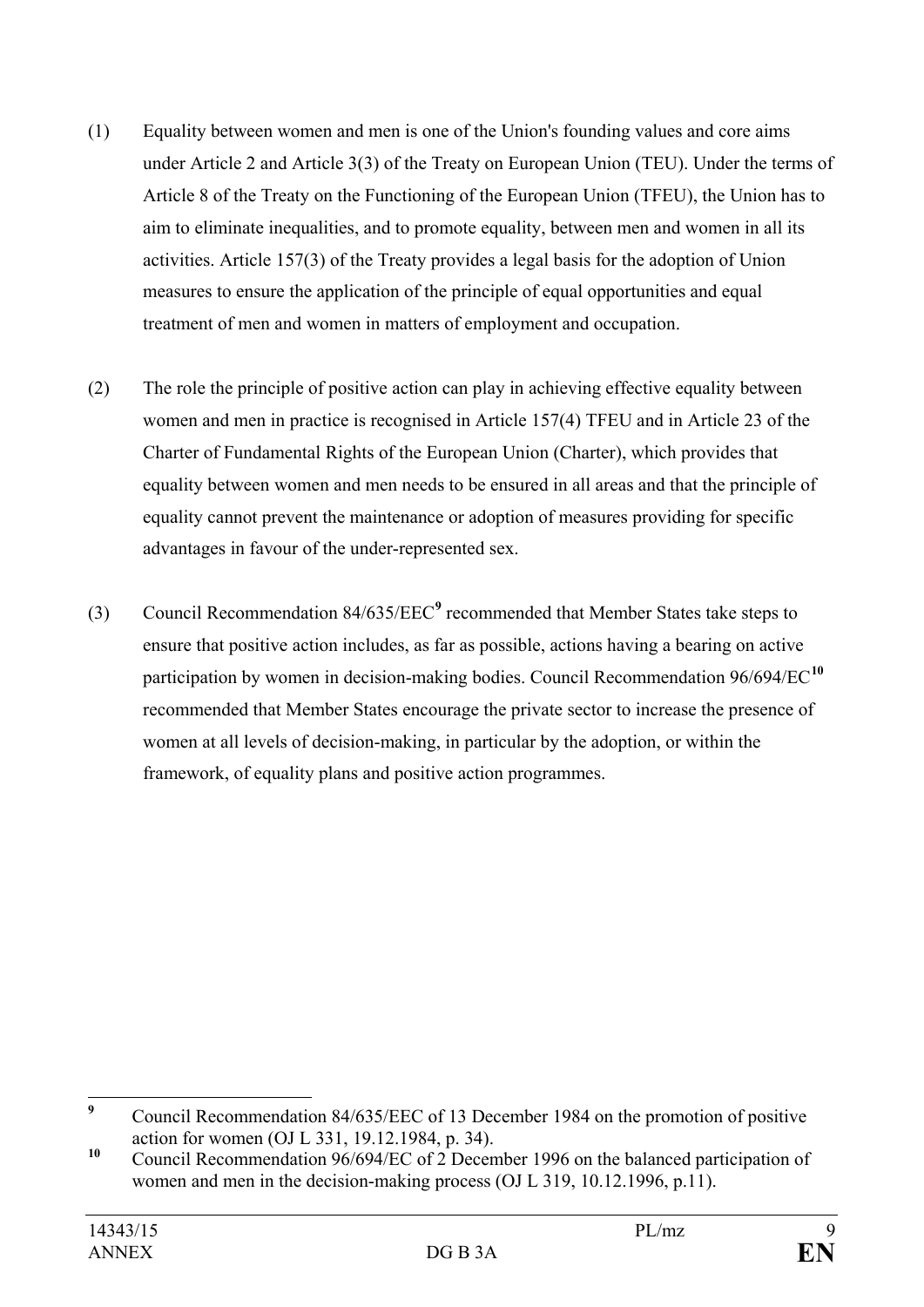- (4) In recent years the Commission has presented several reports taking stock of the situation concerning gender diversity in economic decision-making. It has encouraged publicly listed companies in the Union to increase the number of women on their boards by self-regulatory measures and to make concrete voluntary commitments in that regard. In 2010, in its Communication entitled "A Strengthened Commitment to Equality between Women and Men - A Women's Charter", the Commission underlined that women still do not have full access to the sharing of power and decision-making in political and economic life and reaffirmed its commitment to use its powers to promote a fairer representation of women and men in positions of responsibility. Improving the gender balance in decision-making was defined by the Commission's Communication entitled "Strategy for equality between women and men 2010-2015" as one of its priority tasks.
- (5) In 2011, the Council adopted the European Pact for Gender Equality (2011-2020), acknowledging that gender equality policies are vital to economic growth, prosperity and competitiveness, reaffirming its commitment to close the gender gaps with a view to meeting the objectives of the Europe 2020 Strategy, especially in three areas of great relevance to gender equality, namely employment, education and social inclusion, and urging action to promote the equal participation of women and men in decision-making at all levels and in all fields, in order to make full use of all available talent.
- (6) The European Parliament, in its resolution of July 2011 on women and business leadership, urged companies to attain the critical threshold of 30 % female membership of management bodies by 2015 and 40 % by 2020. It called on the Commission, if the steps taken by companies and the Member States were found to be inadequate, to propose legislation by 2012, including quotas. The European Parliament reiterated that call for legislation in its resolution of 13 March 2012 on equality between women and men in the Union.

(7)

- (8)
- (9)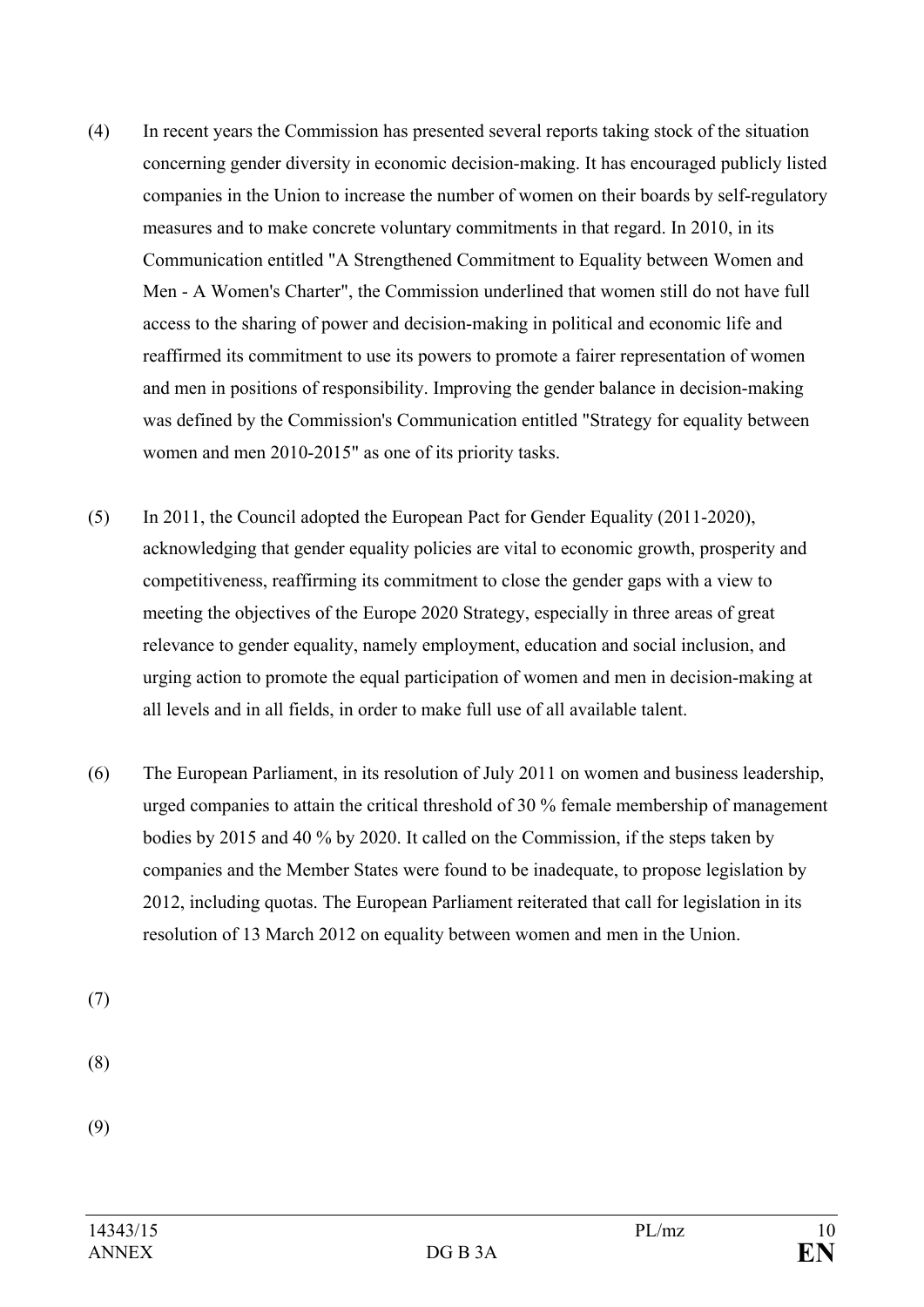- (10) Europe has a large pool of highly qualified women. Improving the gender balance on company boards is essential for making more efficient use of existing human capital, which is key to addressing the Union's demographic challenges. Moreover, it is widely acknowledged that the presence of women in the boardroom improves corporate governance and numerous studies have shown a positive correlation between gender diversity at the top management level and a company's financial performance and profitability. Despite evidence of the beneficial impact of gender balance on companies themselves and the economy in general, and despite the existing Union legislation prohibiting sex discrimination and Union-level actions encouraging self-regulation, women continue to be vastly outnumbered by men in the highest decision-making bodies of companies throughout the Union. In the private sector and especially in listed companies, this gender imbalance is particularly significant and acute.
- (10a) The Commission's key indicator of gender representation on corporate boards shows that the proportion of women involved in top-level business decision-making remains very low. According to the Commission's Report on Equality between Women and Men in 2014, women account for an average of 20.2 % of the members of boards of directors in the largest publicly listed companies, only 6.5 % of chairpersons, and 3.3 % of chief executive officers.
- (10b) The Europe 2020 Strategy for Smart, Sustainable and Inclusive Growth recognised that increasing women's labour market participation is a precondition for boosting growth and for tackling demographic challenges in Europe. The Strategy set a headline target of reaching an employment rate of 75 % for women and men aged 20 to 64 years by 2020, which can only be reached if there is a clear commitment to gender equality and a reinforced effort to address all barriers to women's participation in the labour market. The recent economic crisis highlighted the Union's ever-growing need to rely on knowledge, competence and innovation and to make full use of the pool of available talent. Enhancing women's participation in economic decision-making, on company boards in particular, is expected to have a positive spill-over effect on women's employment in the companies concerned and throughout the whole economy.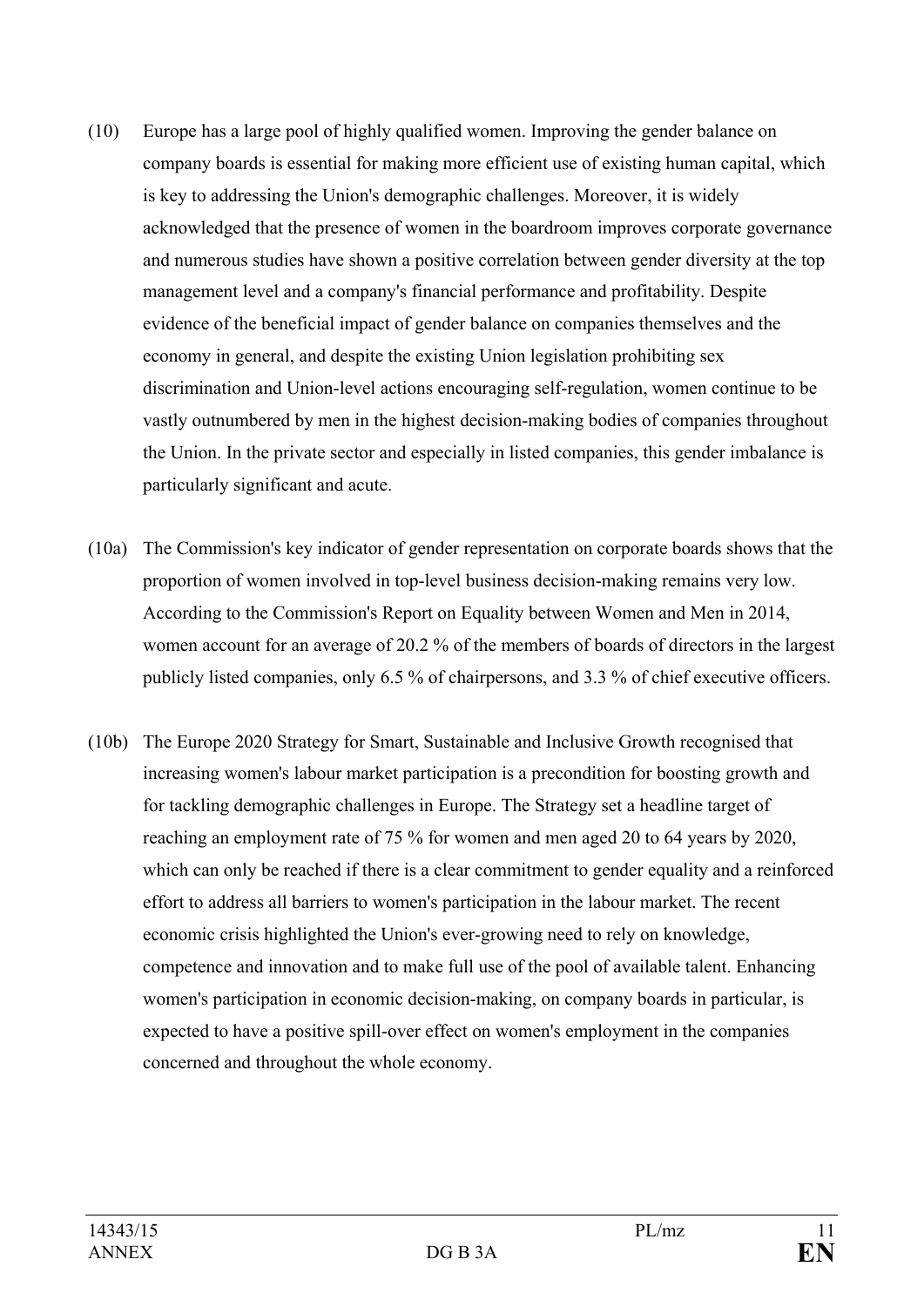(11) The proportion of women on company boards is progressing very slowly, with an average annual increase of just 1.0 percentage points during the past years. The rate of improvement has differed in Member States and has led to highly divergent results. Much more significant progress was noted in the Member States where binding measures have been introduced. That divergence is likely to increase given the very different approaches to ensuring a more balanced representation of women and men on boards. Therefore Member States are encouraged to share information about the effective measures taken and policies adopted at the national level, and to exchange best practice, with a view to supporting progress across the Union towards achieving a more balanced representation of women and men on company boards.

## (12)

(13) The current lack of transparency in the selection process and qualification criteria for board positions in most Member States represents a significant barrier to more gender diversity among board members and negatively affects both the board candidates' careers and freedom of movement, as well as investor decisions. Such lack of transparency prevents potential candidates for board positions from applying to boards where their qualifications would be most required and from challenging gender-biased appointment decisions, thus restricting their freedom of movement within the internal market. On the other hand, investors have different investment strategies that require information linked also to the expertise and competence of the board members. More transparency in the qualification criteria and the selection process for board members enables investors to better assess the company's business strategy and to take informed decisions.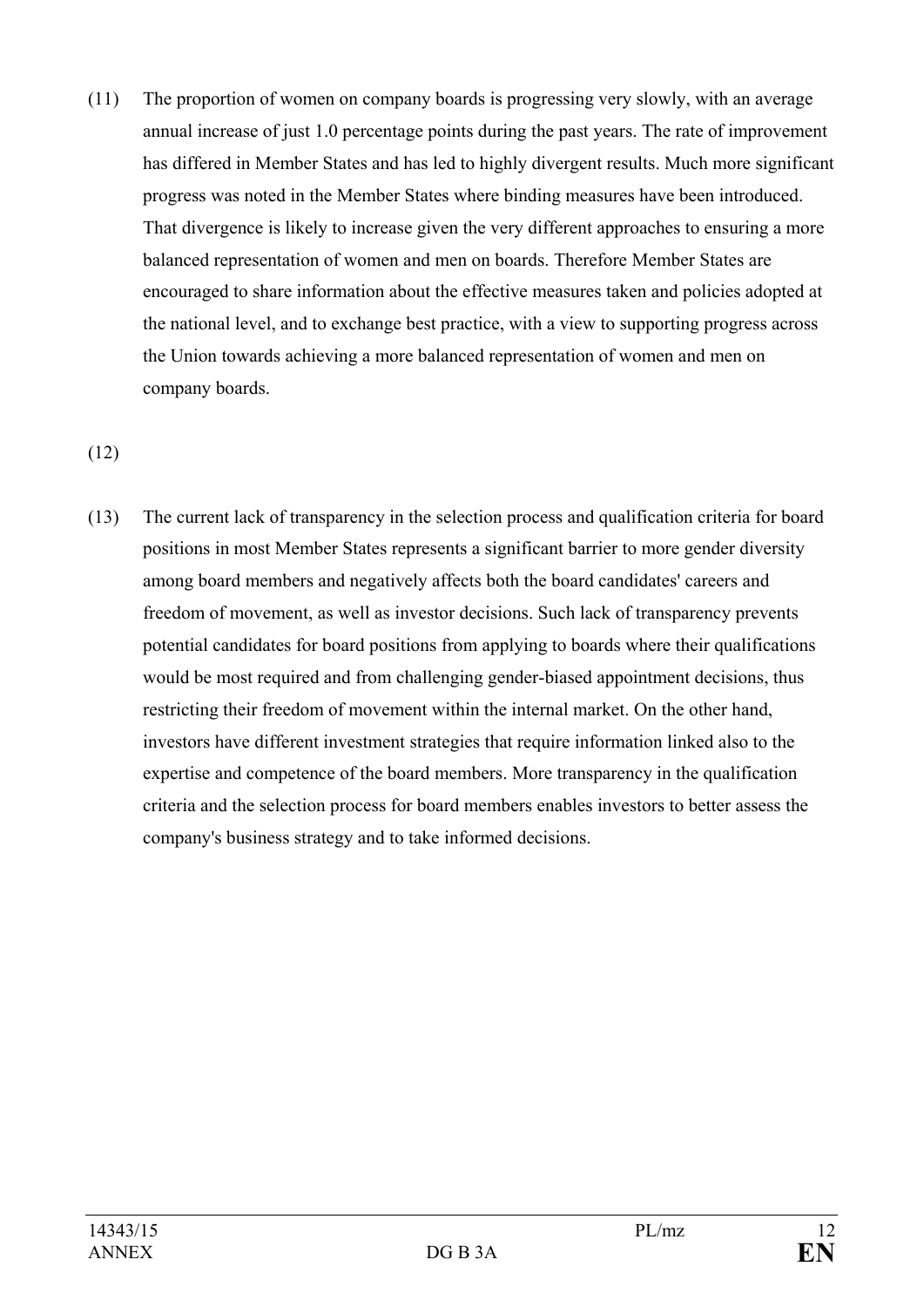(14) While this Directive does not aim to harmonise national laws on the selection process and qualification criteria for board positions in detail, the introduction of certain minimum standards as regards the requirement for listed companies without balanced gender representation to select candidates for election or appointment to the posts of non-executive directors on the basis of an objective comparative assessment of their qualifications in terms of suitability, competence and professional performance is necessary for improving the gender balance. Only a measure at Union level can effectively help to ensure a competitive level-playing field throughout the Union and avoid practical complications in business life.

#### (15)

- (16) The Union should therefore aim to increase the presence of women on company boards, in order both to boost economic growth and the competitiveness of European companies and to achieve effective gender equality on the labour market. This aim should be pursued through minimum requirements on positive action in the form of binding measures aiming at attaining a quantitative objective for the gender composition of boards of listed companies, in view of the fact that Member States and other countries which have chosen this or a similar method have achieved the best results in ensuring a more balanced representation of women and men in economic decision-making positions.
- (17) Companies listed on stock exchanges have a particular economic importance, visibility and impact on the market as a whole. These companies set standards for the wider economy and their practices can be expected to be followed by other types of companies. The public nature of the listed companies justifies their being regulated to a greater extent in the public interest.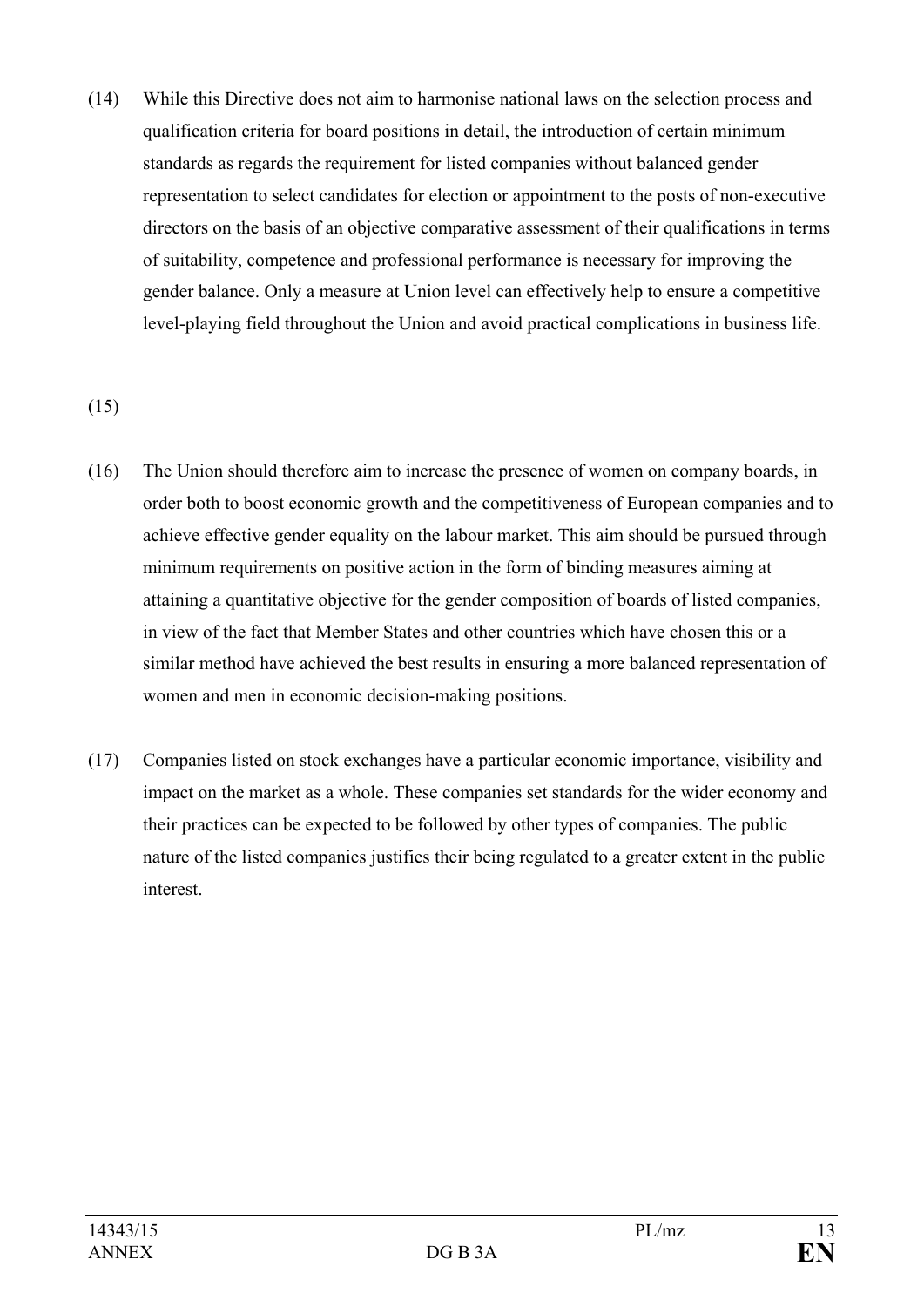- (17a) The measures provided for in this Directive should apply to listed companies, which are defined as companies having their registered office in a Member State and whose shares are admitted to trading on a regulated market within the meaning of Directive 2004/39/EC of the European Parliament and of the Council,**[11](#page-13-0)** in one or more Member States. This Directive does not affect the existing legislation on determining the seat of a listed company.
- (17b) For the purposes of the implementation of this Directive the Member State competent to regulate the matters under this Directive should be the Member State in which the listed company in question has its registered office, rather than the Member State on whose regulated market the listed company trades its shares. The applicable law should be the law of the Member State in which the listed company has its registered office.
- (18) This Directive should not apply to small and medium-sized enterprises (SMEs), as defined by Commission Recommendation 2003/361/EC of 6 May 2003 concerning the definition of micro, small and medium-sized enterprises**[12](#page-13-1)**.
- (19) There are various systems of board structures for listed companies in the Member States, the main distinction being between a dual system with both a management board and a supervisory board ('two-tier system') and a unitary system combining the management and supervisory functions in a single board ('one-tier system'). There are also mixed systems, which feature aspects of both systems or give companies an option between different models. This Directive should apply to all board systems in the Member States.

<span id="page-13-0"></span>**<sup>11</sup>** Directive 2004/39/EC of the European Parliament and of the Council of 21 April 2004 on markets in financial instruments (OJ L 145, 30.4.2004, p. 1).

<span id="page-13-1"></span>**<sup>12</sup>** OJ L 124, 20.5.2003, p. 36.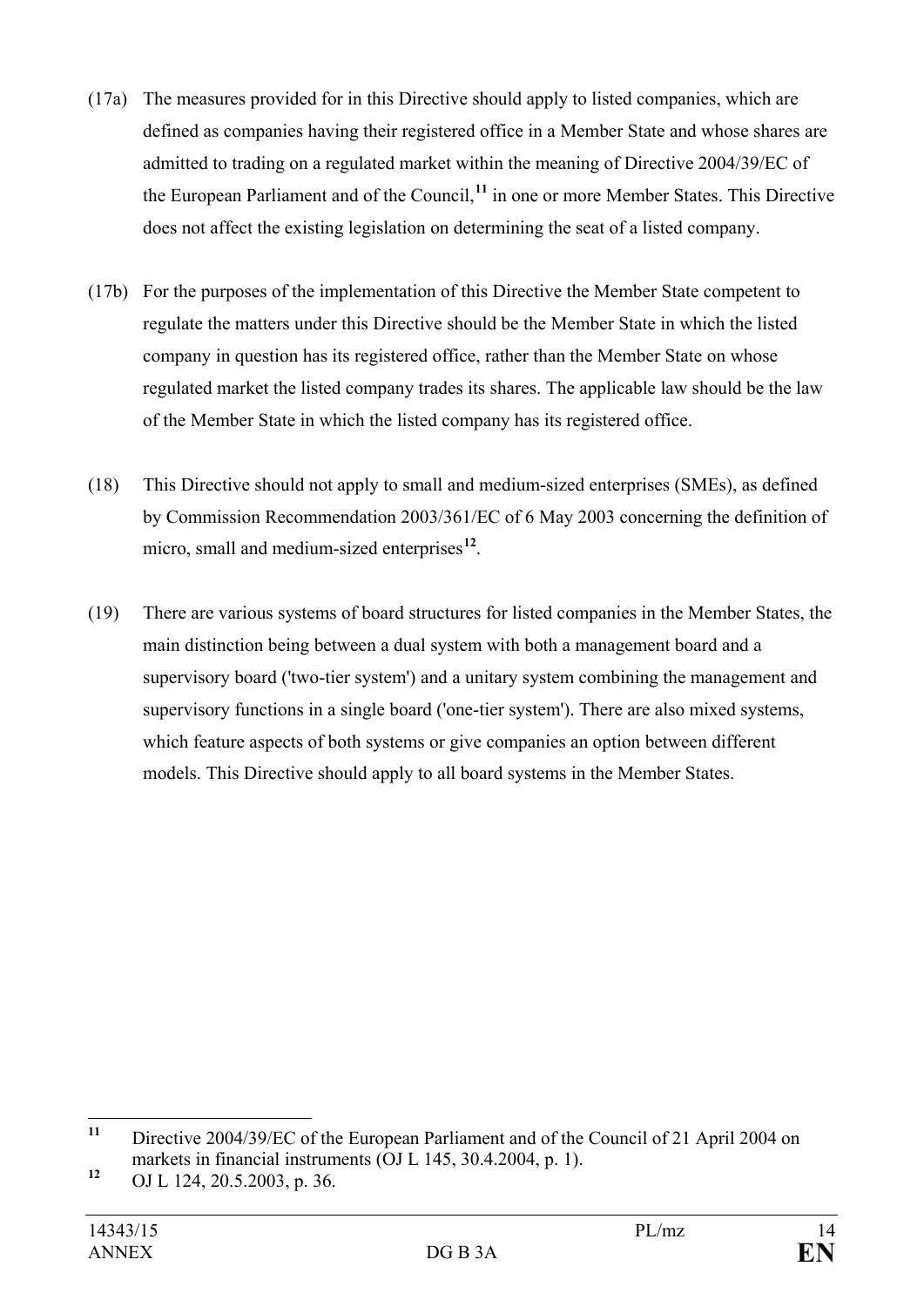- (20) All board systems distinguish, *de jure* or *de facto*, between executive directors, who are involved in the daily management of the company, and non-executive directors who are not involved in the daily management but do perform a supervisory function. This Directive aims to improve the gender balance among both categories. In order to strike the right balance between the need to increase the gender diversity of boards and the need to minimise interference with the day-to-day management of a company, this Directive distinguishes between the two categories of Director.
- (21) The quantitative objectives provided for in this Directive should apply to all non-executive directors. In several Member States, a certain proportion of the non-executive directors can or must be appointed or elected by the companys' workforce and/or by employee organisations pursuant to national law or practice. The quantitative objectives should also apply to these directors. However, in view of the fact that some non-executive directors are employee representatives, the means for ensuring that those objectives are attained should be defined by the Member States concerned, with due regard to the specific rules for the election or designation of employee representatives as laid down in Member States' legislation and respect the freedom of vote in the election of employee representatives. Given the differences in national company law, this should include the possibility for Member States to apply the quantitative objectives separately to shareholder representatives and employee representatives.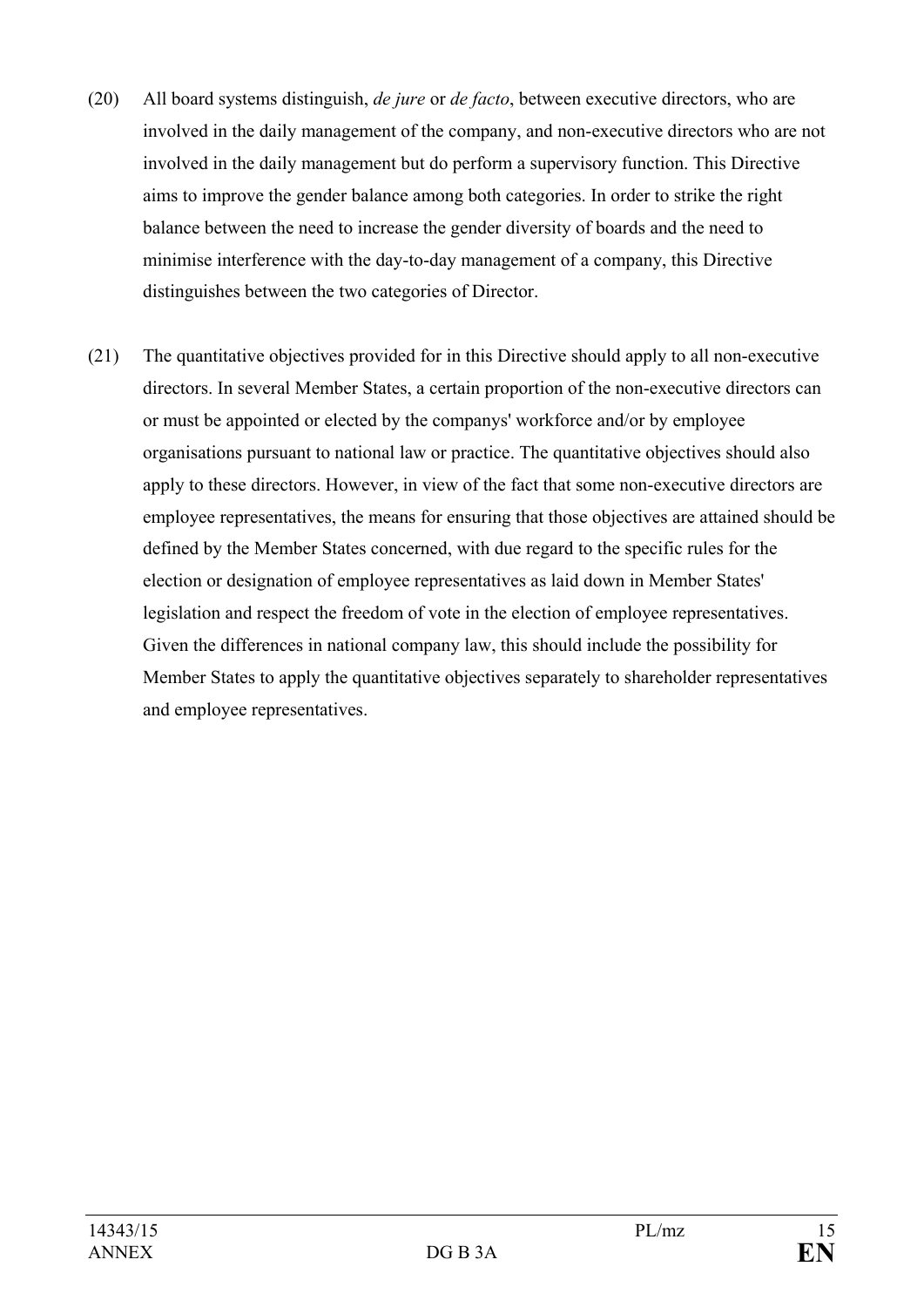- (22) Listed companies in the Union should aim to attain the objective of having at least 40 % of non-executive directors of the under-represented sex no later than 31 December 2020. Alternatively, since listed companies should aim to increase the proportion of the underrepresented sex in all decision-making positions, Member States may provide that listed companies may aim to attain the objective that members of the under-represented sex hold at least 33 % of all director positions, irrespective of whether they are executive or nonexecutive. These objectives concern the overall gender diversity among directors and do not interfere with the concrete choice of individual directors from a wide pool of male and female candidates in each individual case. In particular, this Directive does not exclude any particular candidates for director positions, nor does it impose any individual directors on companies or shareholders. It respects the shareholders' rights and the freedom of vote at the assembly of shareholders. The decision on the appropriate board members thus remains with the companies and shareholders.
- (22a) For listed companies having their registered office in a Member State that has taken measures providing for equally effective means to ensure a more balanced representation of women and men on the boards of listed companies or where there is evidence of progress coming close to the above objectives and where that Member State has decided to suspend the application of Article 4a, the objectives set out in Article 4(1) should be deemed to be met.

(23)

(24) Determining the number of director positions necessary to attain the objectives requires further specification since, given the size of most boards, it is not possible mathematically to attain the exact share of 40 % or, where applicable, 33 %. Therefore, the number of board positions necessary to meet the objective should be the number closest to 40 %, or, where applicable, 33 %, and in both cases should be less than 50 %.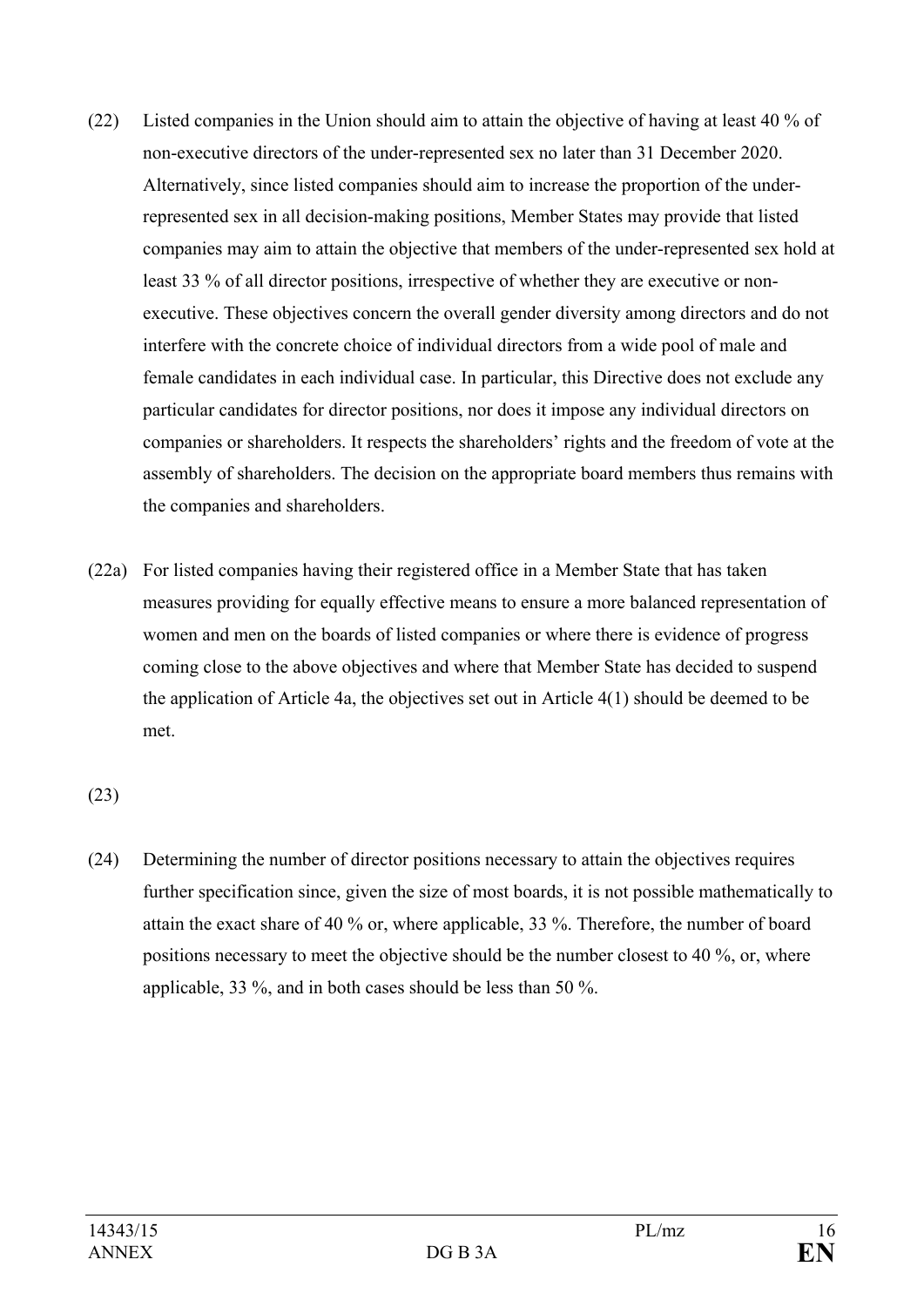- (24a) Since the gender composition of the workforce may have a direct impact on the availability of candidates of the under-represented sex, Member States may provide that the quantitative objectives concerning the representation of men and women among directors laid down in this Directive do not apply to listed companies where the members of the under-represented sex make up less than 10 % of the employees. Such companies should nevertheless set their own quantitative objectives regarding gender-balanced representation of both sexes among all director positions and aim to attain those objectives by 31 December 2020.
- (25) In its case-law on positive action and the compatibility thereof with the principle of nondiscrimination based on sex (now also laid down in Article 21 of the Charter), the Court of Justice of the European Union accepted that priority may in certain cases be given to the under-represented sex in selection for employment or promotion, provided that the candidate of the under-represented sex is equally qualified as compared with the competitor of the other sex in terms of suitability, competence and professional performance, that the priority is not automatic and unconditional but may be overridden if reasons specific to an individual candidate of the other sex tilt the balance in that candidate's favour, and that the application of each candidate is the subject of an objective assessment which specifically applies all the selection criteria to the individual candidates.**[13](#page-16-0)**

<span id="page-16-0"></span>**<sup>13</sup>** C-450/93 Kalanke [1995] ECR I-3051, C-409/95 Marschall [1997] ECR I-6363, C-158/97 Badeck [2000] ECR I-1875, C-407/98 Abrahamsson [2000] ECR I-5539.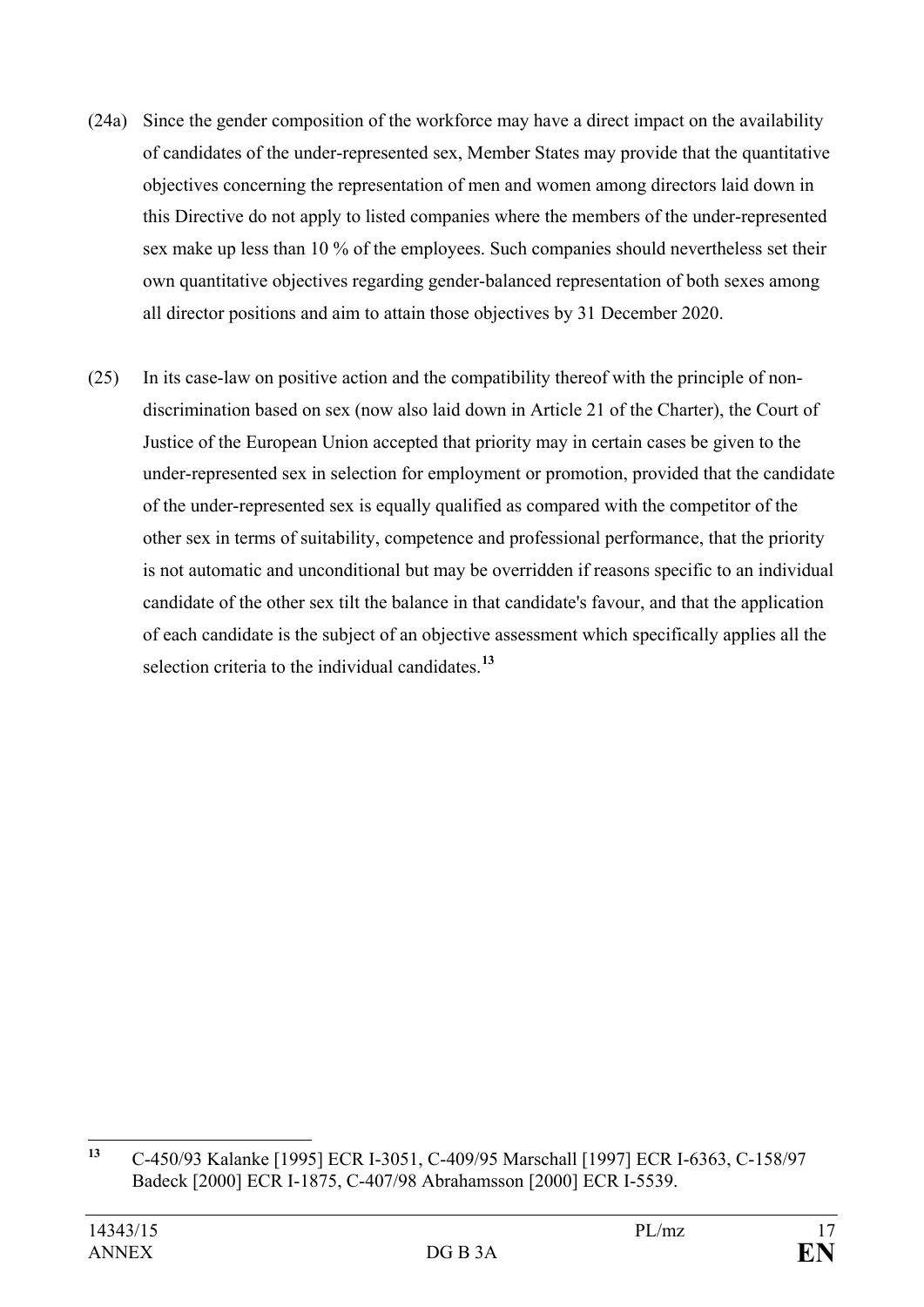- (26) In line with that case-law, Member States should ensure that those listed companies on whose boards members of the under-represented sex hold less than 40 % of non-executive director positions, or less than 33 % of all director positions, respectively, carry out the selection of the best qualified candidates for election or appointment to those positions on the basis of a comparative analysis of the qualifications of candidates by applying clear, neutrally formulated and unambiguous criteria established at the beginning of the selection process, with a view to attaining the said percentage no later than 31 December 2020. Examples of types of selection criteria that listed companies could apply include professional experience in managerial and/or supervisory tasks, knowledge in specific relevant areas such as finance, controlling or human resources management, leadership and communication skills and networking abilities.
- (26a) In Member States where the requirements relating to the process of selection of candidates are applicable, companies on whose boards members of the under-represented sex hold at least 40 % of non-executive director positions, or at least 33 % of all director positions, respectively, should not be obliged to implement those requirements.
- (27) The methods of selecting candidates for appointment or election to the posts of directors differ from one Member State to another and from one company to another. They may involve the pre-selection of candidates to be presented to the shareholders' assembly, for example by a nomination committee or by executive search firms. The requirements concerning the selection of candidates should be met at the appropriate stage of the selection process in accordance with national law and the articles of association of the listed companies concerned, prior to the election of a candidate by shareholders, for example while preparing a shortlist. In this respect, this Directive only establishes minimum standards for the process of selection of candidates for appointment or election to the posts, making it possible to apply the conditions provided for by the case-law of the Court of Justice with a view to attaining the objective of a more balanced representation of women and men on boards of listed companies. This Directive respects the shareholders' rights and the freedom of vote at the assembly of shareholders.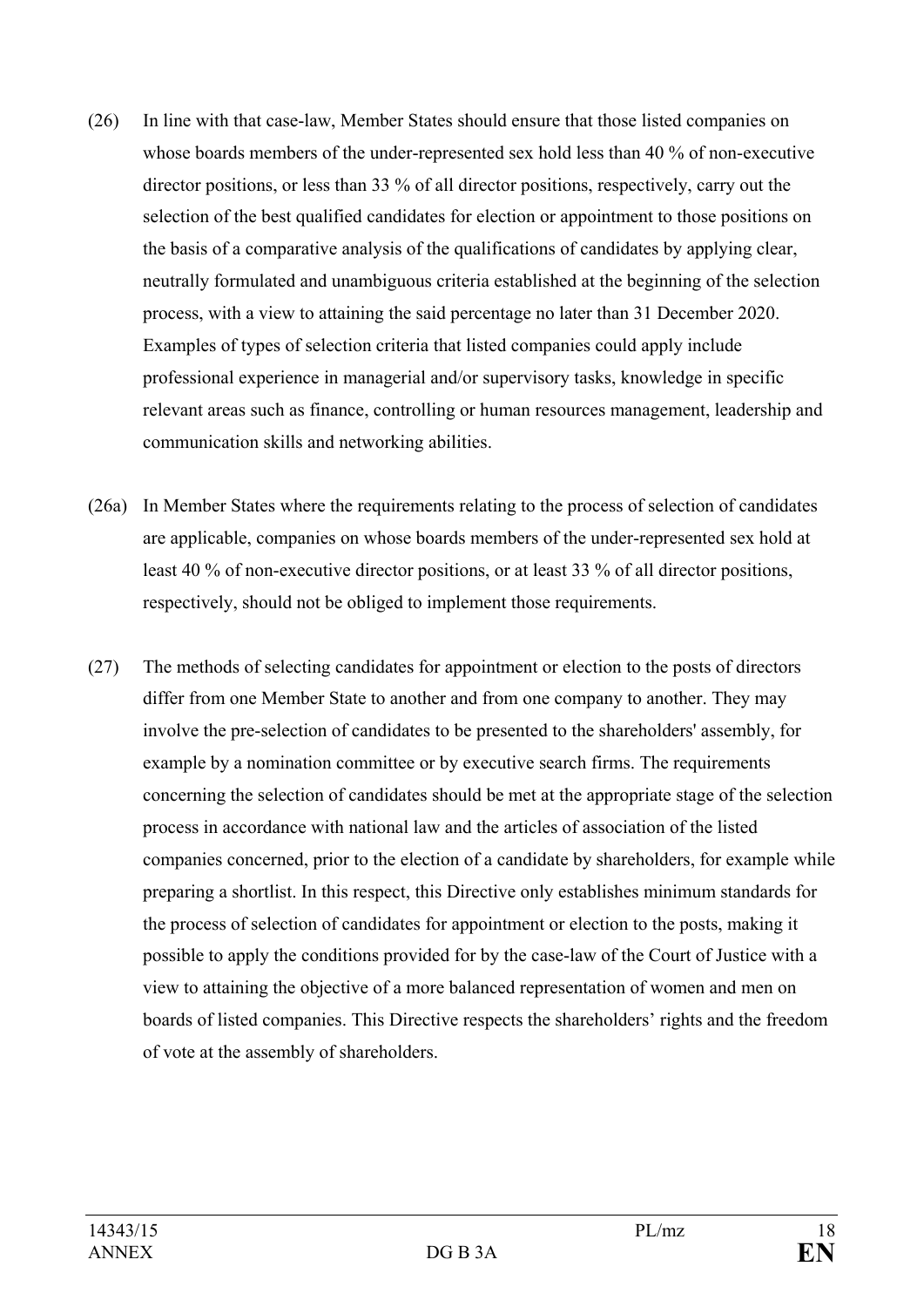- (28) In view of the objectives of this Directive, listed companies should be required upon the request of a candidate, to inform that candidate of the qualification criteria upon which the selection was based, the objective comparative assessment of the candidates under those criteria and, where relevant, the considerations tilting the balance in favour of a candidate who is not of the under-represented sex. Such an information requirement might imply a limitation to the right to respect for private life and the protection of personal data that is recognised by Articles 7 and 8 of the Charter. However, such limitations are necessary and, in conformity with the principle of proportionality, genuinely meet recognised objectives of general interest. They are therefore in line with the requirements for such limitations laid down in Article 52(1) of the Charter and with the relevant case-law of the Court of Justice and should be applied in compliance with the provisions of Directive 95/46/EC of the European Parliament and of the Council**[14](#page-18-0)**.
- (29) Where a candidate of the under-represented sex establishes the presumption that they were equally qualified as compared with the selected candidate of the other sex, the listed company should be required to demonstrate the correctness of the choice.

<span id="page-18-0"></span>**<sup>14</sup>** Directive of the European Parliament and of the Council of 24 October 1995 on the protection of individuals with regard to the processing of personal data and on the free movement of such data (OJ L 281, 23.11.1995, p.31).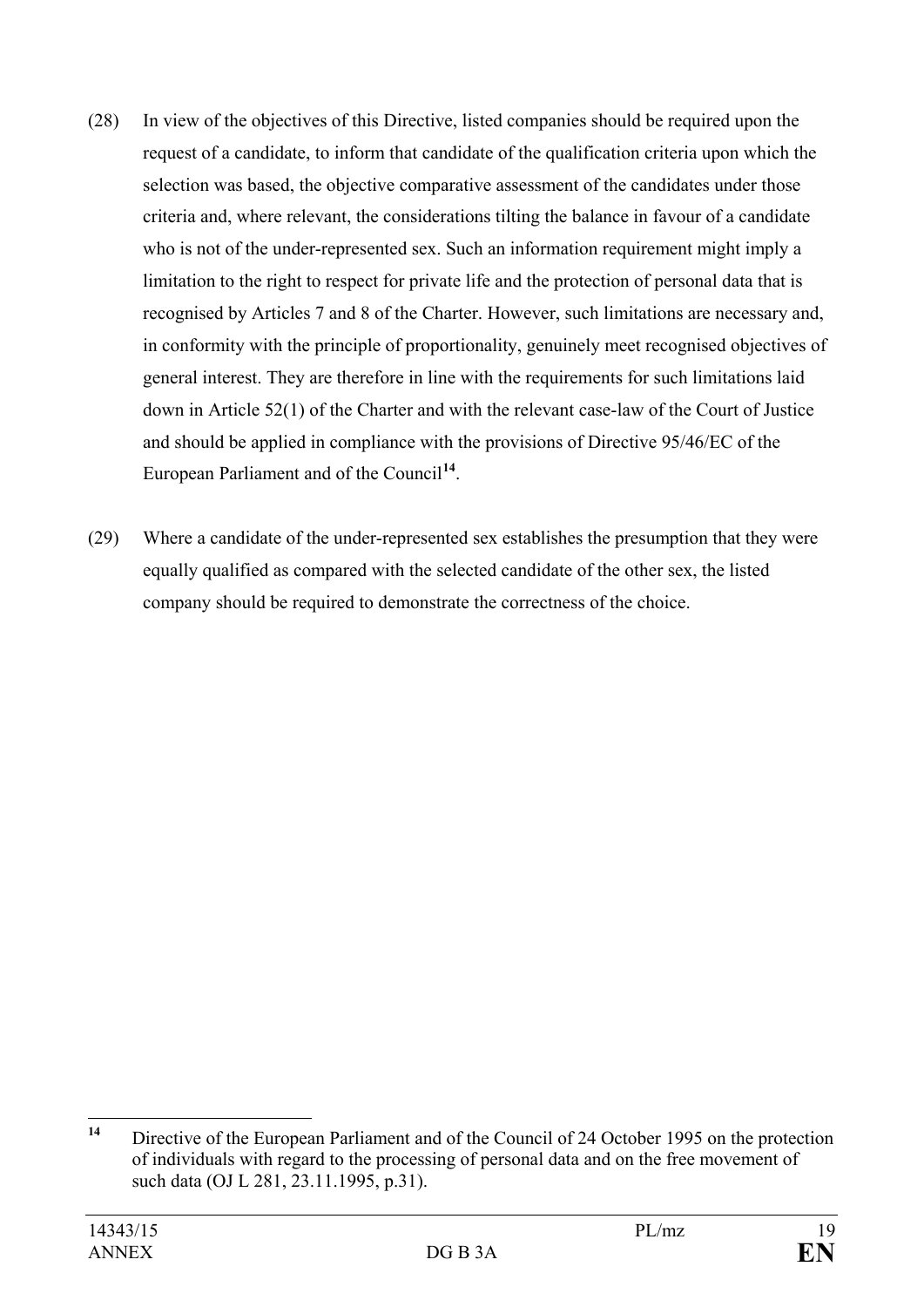- (29a) In accordance with the principle of subsidiarity, it is important to recognise the legitimacy of different approaches and to acknowledge the effectiveness of certain national measures available in this complex policy area. In some Member States, measures providing for equally effective means to ensure a more balanced representation of women and men on the boards of listed companies have already been taken or may yet be taken, or there may be evidence of progress coming close to the objectives set by this Directive, before the deadline for its implementation. All requirements relating to the process of selection of candidates may be suspended by those Member States. In Member States that have introduced equally effective measures by way of national legislation requiring that the members of the underrepresented sex hold at least 30 % of non-executive director positions or at least 25 % of all director positions in large listed companies, the rounding rules defined in this Directive with regard to the specific number of board members should be applied *mutatis mutandis* for the purpose of assessing those national provisions under this Directive.
- (29b) With a view also to improving the gender balance among directors involved in daily management tasks, listed companies should be required to set individual quantitative objectives regarding a more balanced representation of both sexes among executive directors, with the aim of attaining such objectives by the date set out in this Directive. These objectives should help companies to achieve tangible progress as compared with their current situation. This obligation should not apply to listed companies which pursue the objective of 33 % relating to all directors, whether executive or non-executive.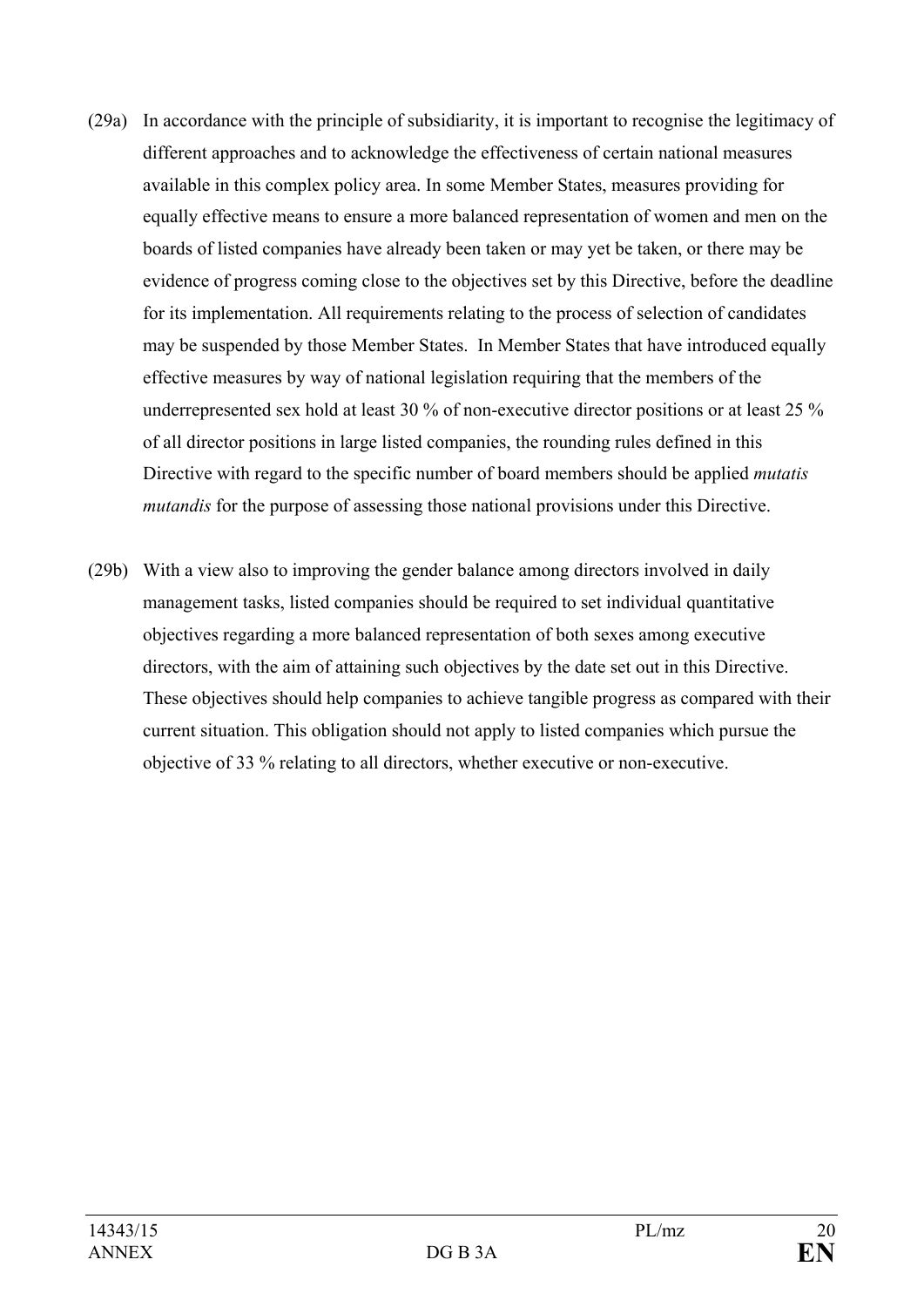- (29d) Member States should require listed companies to provide information on the gender composition of their boards as well as information on the measures taken with a view to attaining the objectives laid down in this Directive, on a yearly basis to the competent authorities in order to enable them to assess the progress of each listed company towards a more balanced representation of men and women among directors. Such information should be published by listed companies in an appropriate and accessible manner on their websites. Where a listed company has not met the applicable quantative objectives, such information should also include a description of the measures that the company intends to take in the future in order to meet the objectives. Where Member States have suspended the application of Article 4a on the basis of Article 4b(1a)(a) these obligations should not apply provided that national legislation contains the same or similar reporting obligations.
- (30) The obligations relating to the process of selection of candidates for appointment or election, the obligation to set a voluntary target in relation to executive directors, and reporting obligations should be enforced by measures which are effective, proportionate and dissuasive. Without prejudice to national law on the imposition of enforcement measures, as long as listed companies comply with those obligations, they should not be penalised for failing to attain the quantitative objectives concerning the representation of men and women among directors. Enforcement measures should not be applied to listed companies themselves if under national law a given action or omission is not attributable to the company, but to other natural or legal persons such as individual shareholders.

(31)

(32)

(33)

(34)

(35)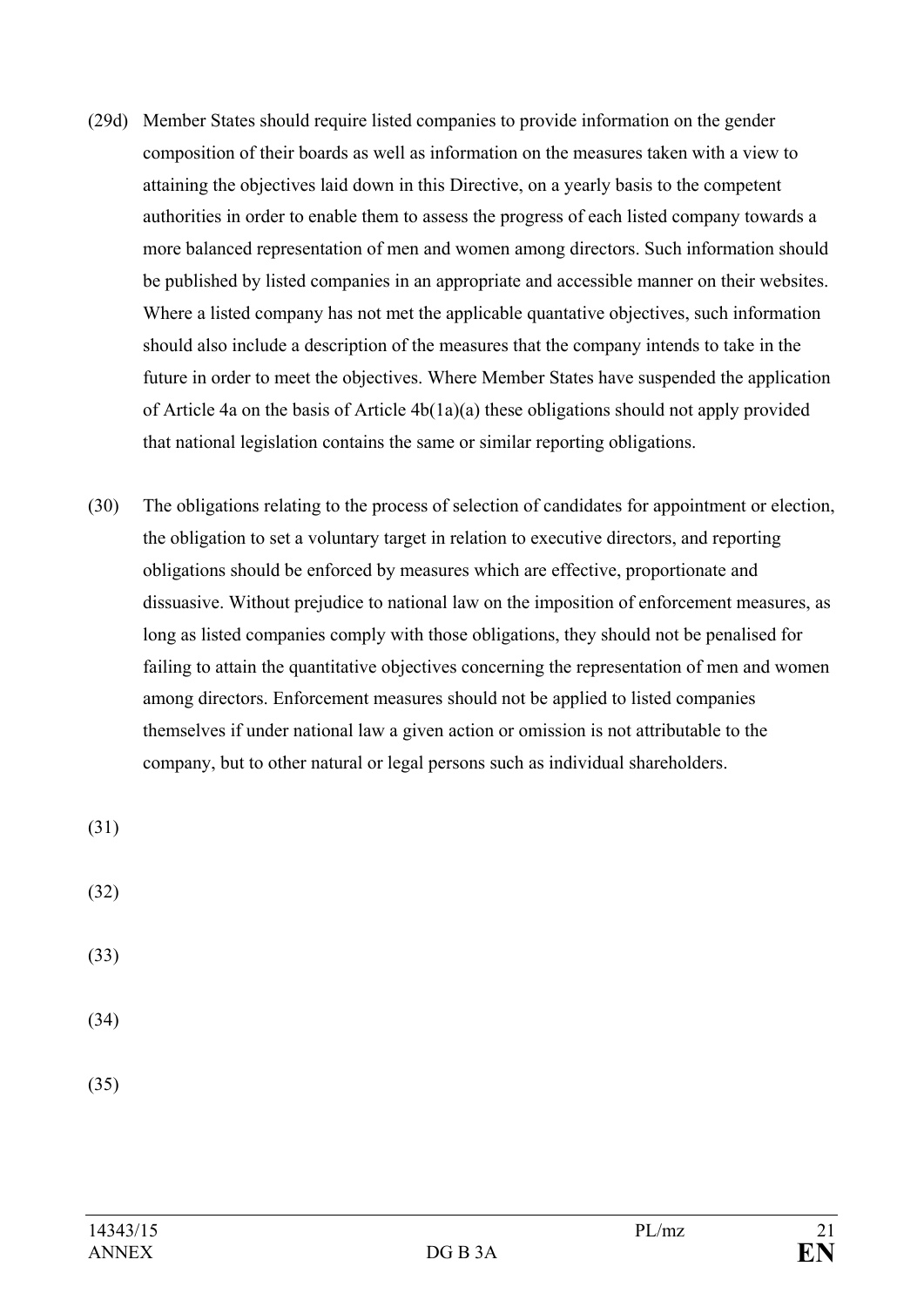- (35b) Member States or listed companies may introduce or maintain more favourable measures to ensure a more balanced representation of men and women.
- (36) This Directive respects fundamental rights and observes the principles recognised by the Charter In particular, it contributes to the fulfilment of the right to equality between women and men (Article 23 of the Charter), the right to freedom to choose an occupation and the right to engage in work (Article 15 of the Charter). This Directive seeks to ensure full respect for the right to an effective remedy and a fair hearing (Article 47 of the Charter). The limitations on the exercise of the freedom to conduct business (Article 16 of the Charter) and of the right to property (Article 17(1) of the Charter) respect the essence of those rights and freedoms and are necessary and proportionate. They genuinely meet objectives of general interest recognised by the Union and the need to protect the rights and freedoms of others.
- (37) While some Member States have taken regulatory action or encouraged self-regulation with mixed results, the majority of Member States have not taken action or indicated their willingness to act in a way that would bring about sufficient improvement. Projections based on a comprehensive analysis of all available information on past and current trends as well as intentions show that a balanced representation of women and men among board members across the Union in line with the objectives set out in this Directive will not be attained by Member States acting individually at any point in the foreseeable future. In the light of those circumstances and given the growing discrepancies between Member States in terms of the representation of women and men on company boards, the gender balance on corporate boards across the Union can only be improved through a common approach, and the potential for gender equality, competitiveness and growth can be better achieved through coordinated action at Union level rather than through national initiatives of varying scope, ambition and effectiveness. Since the objectives of this Directive cannot be sufficiently achieved by the Member States and can, therefore, by reason of the scale and effect of action, be better achieved at Union level, the Union may adopt measures in accordance with the principle of subsidiarity as set out in Article 5 of the Treaty on European Union.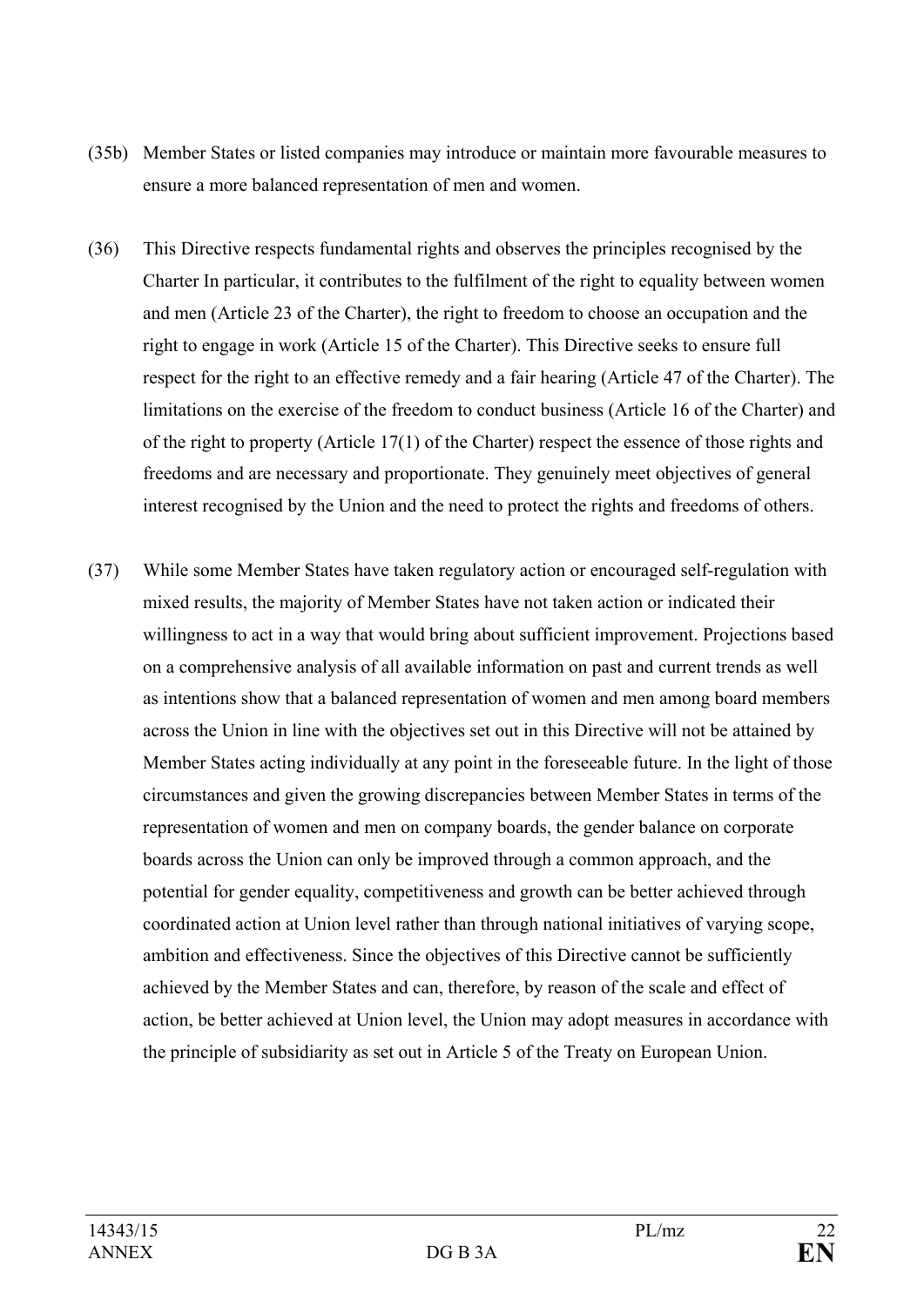- (38) In accordance with the principle of proportionality, as set out in that same Article, this Directive is limited to setting common objectives and principles and does not go beyond what is necessary in order to attain those objectives. Member States are given sufficient freedom to determine how the objectives laid down in this Directive should best be attained taking national circumstances into account, in particular rules and practices concerning recruitment to board positions. This Directive does not interfere with the possibility for listed companies to appoint the most qualified board members, and it grants a sufficiently long period of adaptation.
- (39) In accordance with the principle of proportionality, the objective to be met by listed companies should be limited in time and remain in force only until sustainable progress has been achieved in the gender composition of boards. For that reason, the Commission should regularly review the application of this Directive and report to the European Parliament and the Council. Furthermore, this Directive provides for an expiry date. The Commission should assess, in its review, if there is a need to extend the duration of the Directive beyond that period.
- (40) In accordance with the Joint Political Declaration of Member States and the Commission of 28 September 2011 on explanatory documents,**[15](#page-22-0)** Member States have undertaken, in justified cases, to accompany the notification of their transposition measures with one or more documents explaining the relationship between the components of a directive and the corresponding parts of national transposition instruments. With regard to this Directive, the legislator considers the transmission of such documents to be justified,

#### HAVE ADOPTED THIS DIRECTIVE:

<span id="page-22-0"></span>**<sup>15</sup>** OJ C 369, 17.12.2011, p. 14.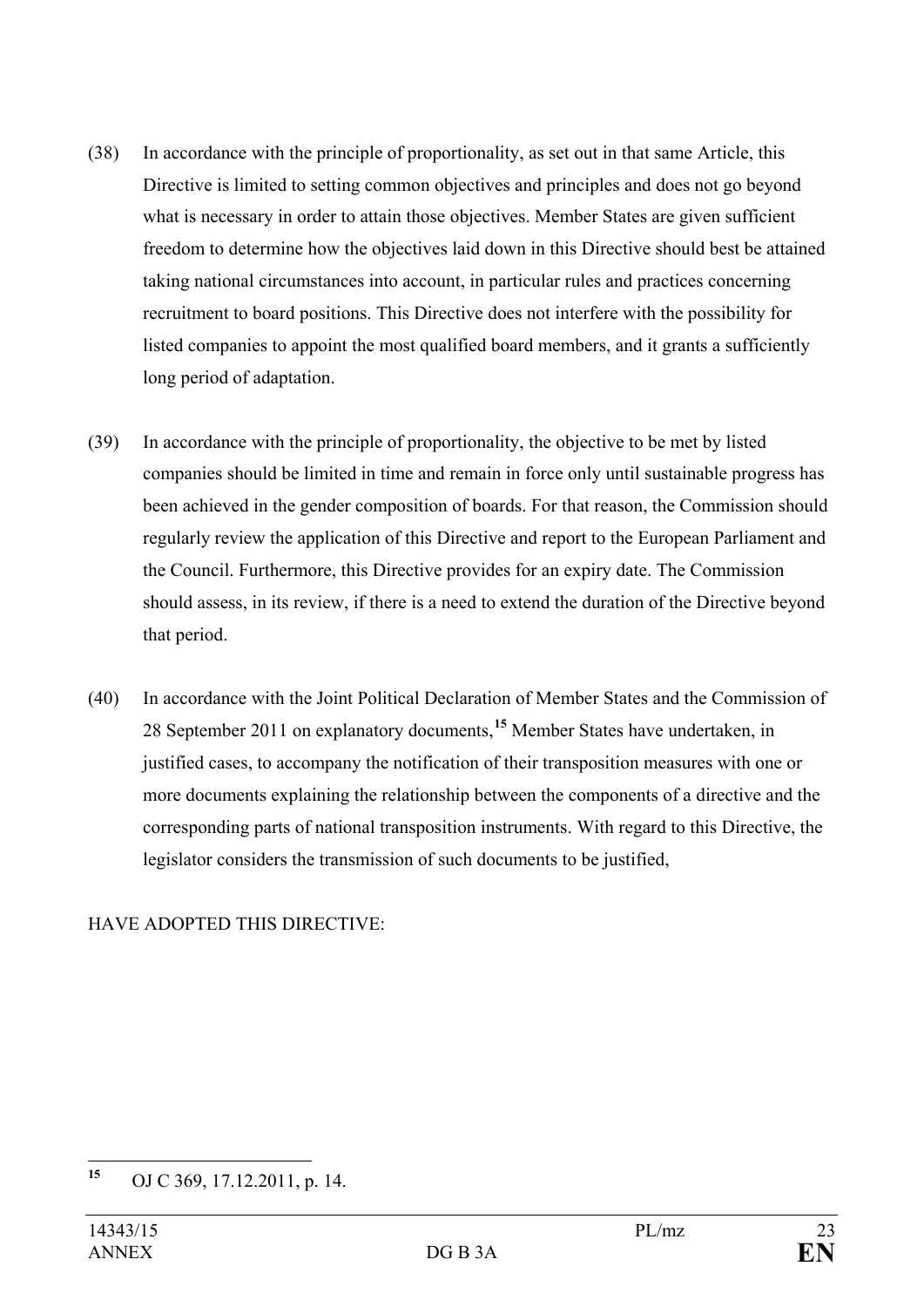#### *Article 1*

#### *Subject matter*

This Directive seeks to achieve a more balanced representation of men and women among the directors of listed companies by establishing measures aimed at accelerated progress towards gender balance while allowing listed companies sufficient time to make the necessary arrangements.

## *Article 2 Definitions*

For the purposes of this Directive, the following definitions apply:

- (1) 'listed company' means a company having its registered office in a Member State, and whose shares are admitted to trading on a regulated market within the meaning of point (14) of Article 4(1) of Directive 2004/39/EC, in one or more Member States;
- (2) 'board' means any administrative, managerial or supervisory body of a listed company;
- (3) 'director' means any member of a board, including an employees' representative;
- (4) 'executive director' means any member of a unitary board who is engaged in the daily management of the listed company and any member of a managerial board in a dual board system;
- (5) 'non-executive director' means any member of a unitary board other than an executive director and any member of a supervisory board in a dual board system;
- (6) 'unitary board' means a single board that carries out both the managerial and the supervisory functions of a listed company;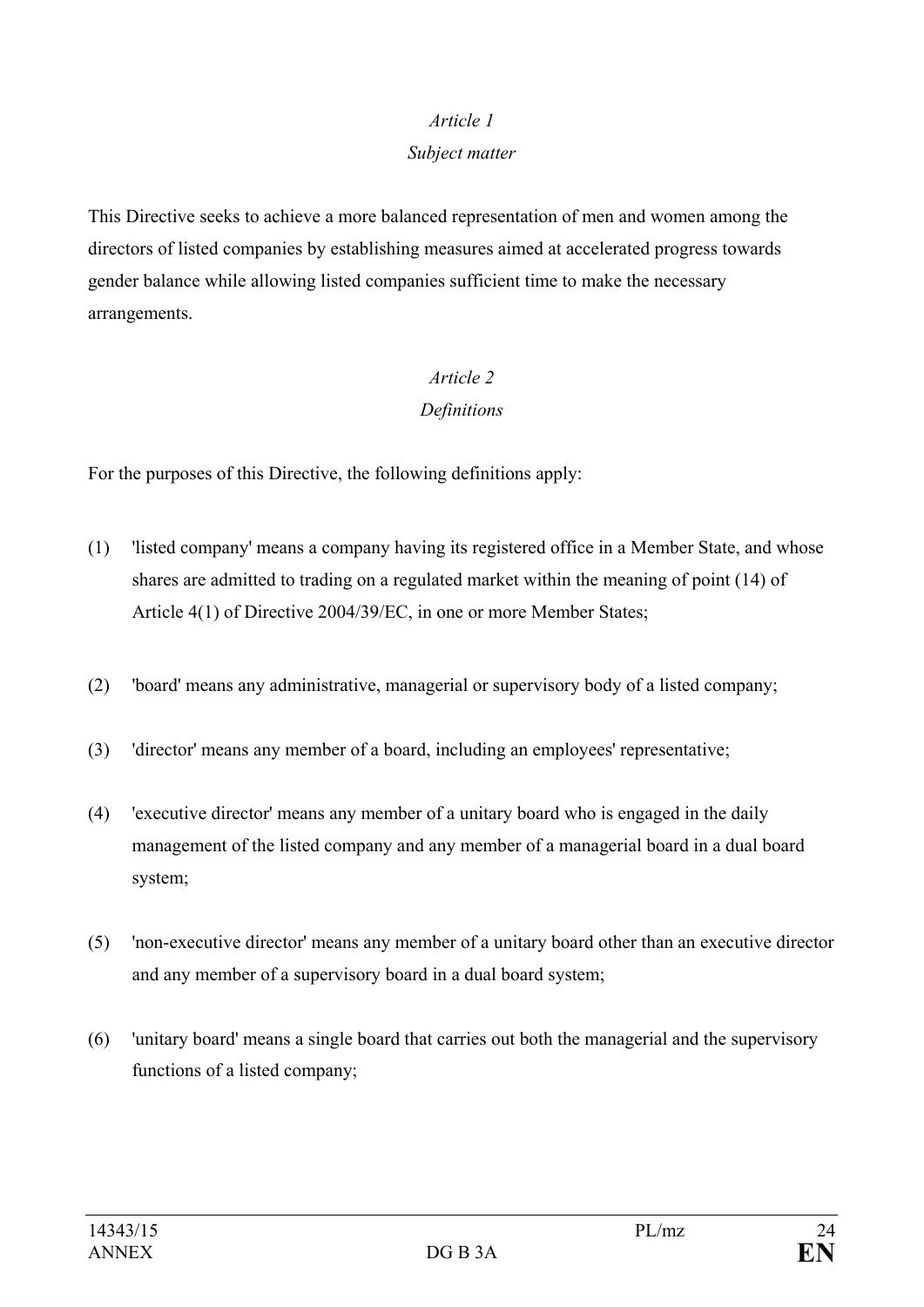- (7) 'dual board system' means a system in which the managerial and supervisory functions of a listed company are carried out by separate boards;
- (8) 'small and medium-sized enterprise' or 'SME' means a company which employs less than 250 persons and has an annual turnover not exceeding EUR 50 million or an annual balance sheet total not exceeding EUR 43 million, or, for an SME having its registered office in a Member State whose currency is not the euro, the equivalent amounts in the currency of that Member State;
- (9)

# *Article 2a Applicable law*

The Member State competent to regulate matters covered in this Directive with respect to a given listed company shall be the Member State in which the company has its registered office and the applicable law shall be the law of that Member State.

## *Article 3*

## *Exclusion of small and medium-sized enterprises*

This Directive shall not apply to small and medium-sized enterprises.

## *Article 4*

*Objectives with regard to gender balance on boards*

- 1. Member States shall ensure that listed companies:
	- (a) aim to attain, by 31 December 2020, the objective that members of the underrepresented sex hold at least 40 % of non-executive director positions

or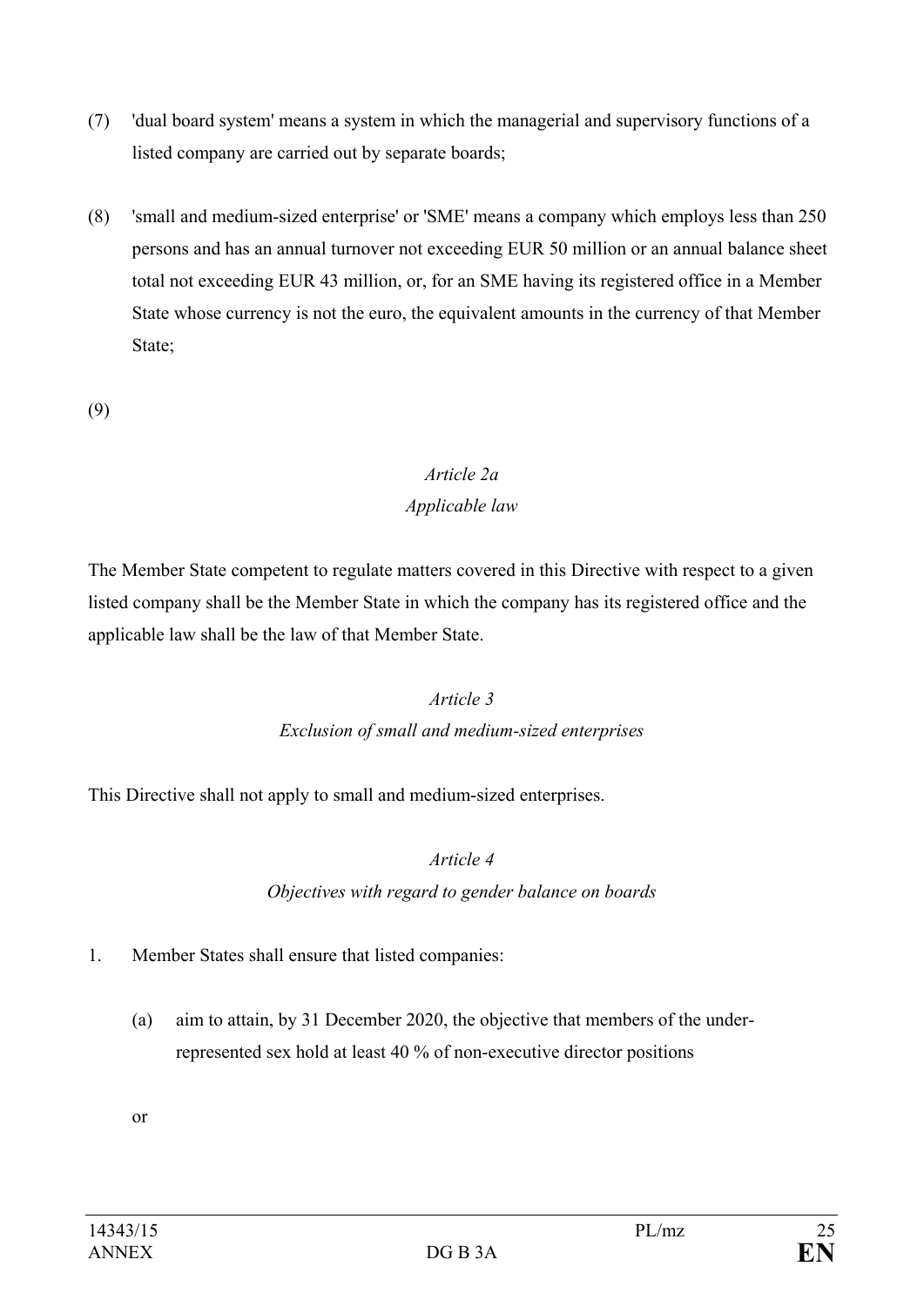- (b) aim to attain, by 31 December 2020, the objective that members of the underrepresented sex hold at least 33 % of all director positions, including both executive and non-executive directors
- 2. The number of non-executive director positions that shall be deemed necessary to attain the objective laid down in paragraph 1( a) shall be the number closest to the proportion of 40 %, but less than 50 %, while the number of all director positions that shall be deemed necessary to attain the objective laid down in paragraph 1(b), shall be the number closest to the proportion of 33 %, but less than 50 %. Those numbers are set out in the Annex.

3.

4.

5.

6. Member States may provide that listed companies in which the members of the underrepresented sex represent less than 10 % of the employees are not subject to the provisions laid down in this Article.

7.

# *Article 4a Means to attain the objectives*

1. Member States shall ensure that, with the aim of attaining the objective laid down in Article 4(1), in listed companies which do not meet those objectives the selection of candidates for appointment or election to the positions referred to in Article 4(1) is carried out on the basis of a comparative analysis of the qualifications of each candidate, by applying clear, neutrally formulated and unambiguous criteria established in advance of the selection process.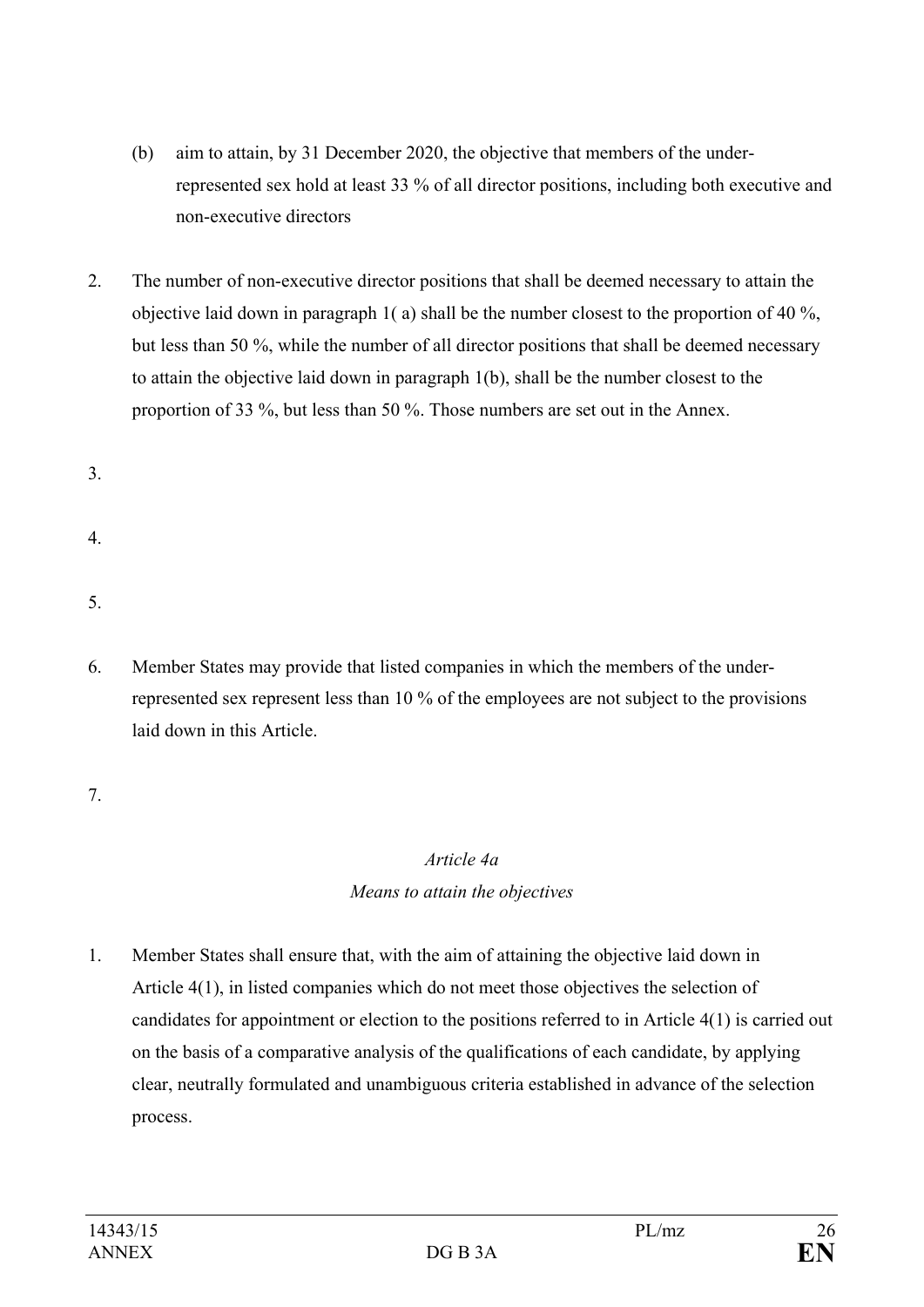- 2. In the selection of candidates for appointment or election to the positions referred to in Article 4(1), Member States shall ensure that, when choosing between candidates who are equally qualified in terms of suitability, competence and professional performance, priority shall be given to the candidate of the under-represented sex, unless an objective assessment taking account of all criteria specific to the individual candidates tilts the balance in favour of the candidate of the other sex.
- 3. While respecting the provisions of Directive 95/46/EC, Member States shall ensure that, in response to a request from a candidate who has been considered in the selection for appointment or election, listed companies are obliged to inform that candidate of the following:
	- (a) the qualification criteria upon which the selection was based,
	- (b) the objective comparative assessment of the candidates under those criteria, and,
	- (c) where relevant, the considerations tilting the balance in favour of a candidate of the other sex.
- 4. Member States shall take the necessary measures, in accordance with their national judicial systems, to ensure that where a candidate of the under-represented sex establishes facts from which it may be presumed that he or she was equally qualified as compared with the candidate of the other sex selected for appointment or election, it shall be for the listed company to prove that there has been no breach of Article 4a(2).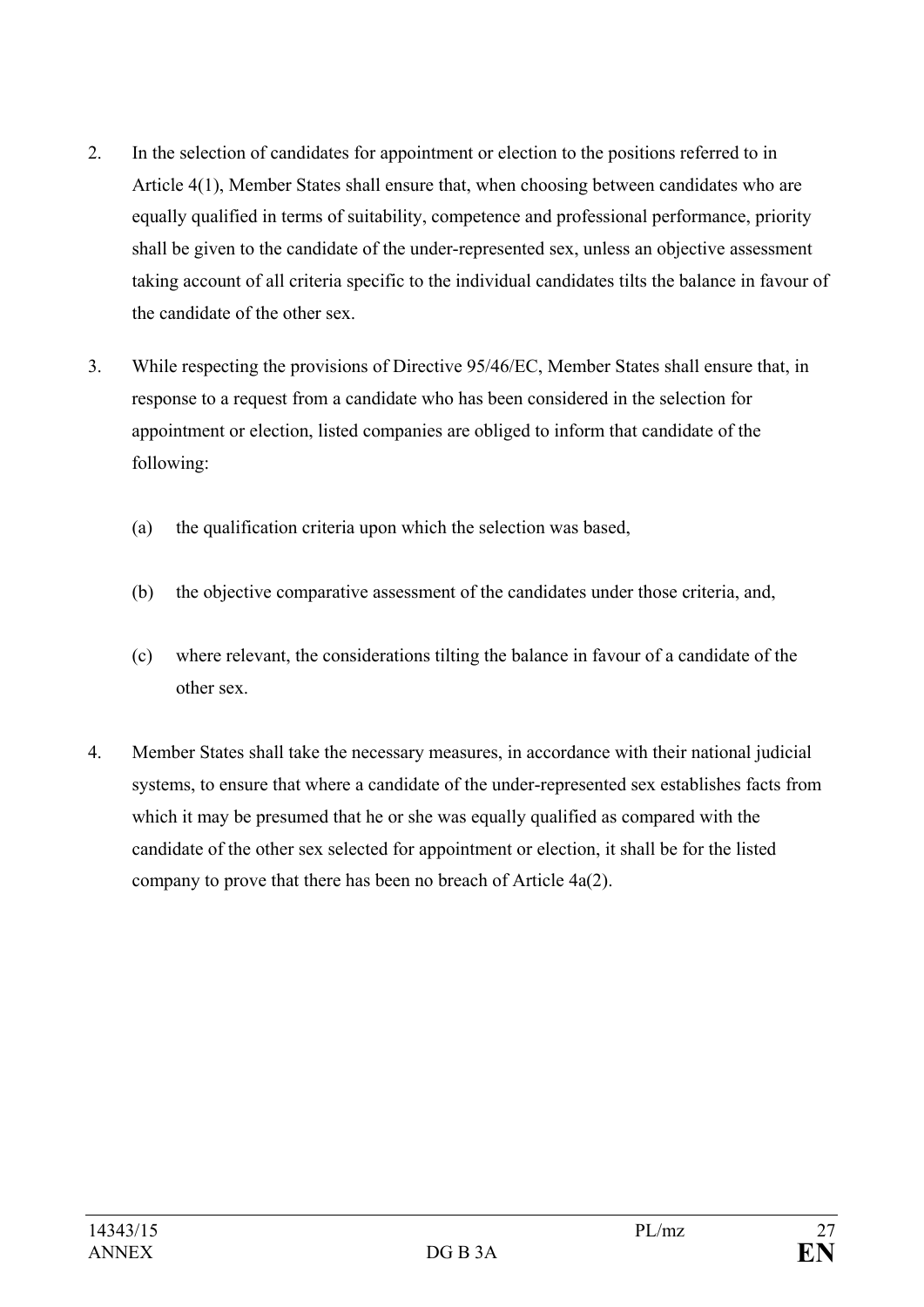# *Article 4b Suspension of the application of Article 4a*

- 1. A Member State in which, before [*OJ to insert the deadline for implementation pursuant to Article 8(1)*], equally effective measures have already been taken with the aim of attaining a more balanced representation of women and men among the directors of listed companies in line with the objectives set out in Article 4(1), or progress coming close to these objectives has been attained, may decide to suspend the application of Article 4a. In this case, the objectives set out in Article 4(1) shall be deemed to be met.
- 1a. The application of Article 4a may be suspended, in accordance with the conditions set out in paragraph 1 before the deadline for implementation pursuant to Article 8(1). The conditions for the suspension shall be deemed fulfilled where, for example:
	- a) national legislation requires that members of the under-represented sex hold at least 30 % of non-executive director positions or at least 25 % of all director positions no later than 31 December 2020 and effective, proportionate and dissuasive enforcement measures apply in the case of non-compliance with these requirements. Where the binding targets set in the national legislation do not apply to all the companies falling within the scope of this Directive, the conditions for suspension shall nevertheless be deemed fulfilled if obligations to set individual quantitative objectives pursuant to Article 4c(1) apply to all listed companies not covered by the binding targets, including SMEs, with regard to the non-executive and executive board members as well as with regard to at least one management level below the board level.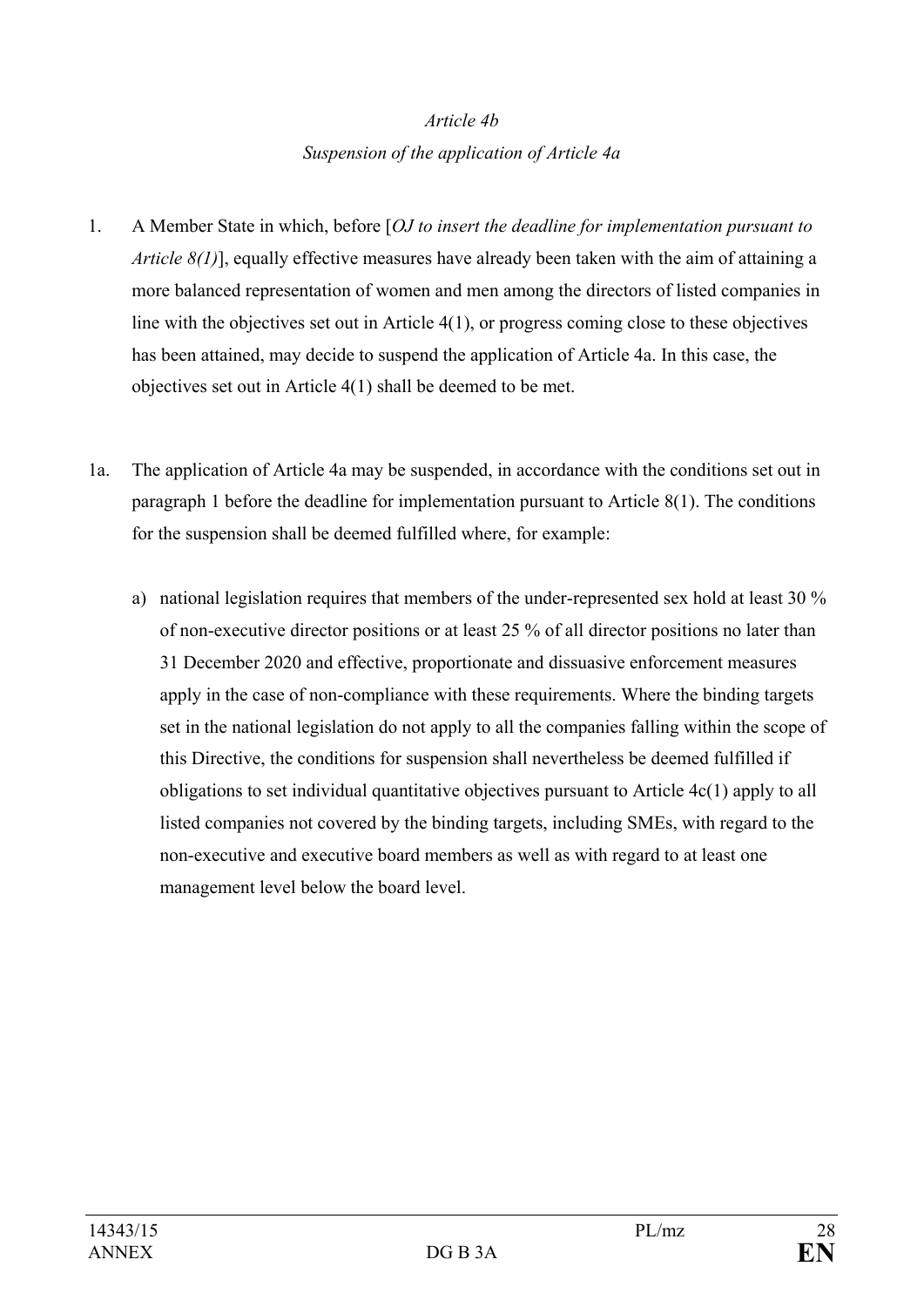- b) members of the under-represented sex hold at least 30 % of the total number of all nonexecutive director positions or at least 25 % of the total number of all director positions.
- c) members of the under-represented sex hold at least 25 % of the total number of all nonexecutive director positions or 20 % of the total number of all director positions and the level of representation has increased by at least 7.5 percentage points over a recent fiveyear period ending before the deadline for implementation pursuant to Article 8(1).
- 1b. For the purpose of assessing a suspension on the basis of paragraph 1a(a), the number of director positions required shall be the number closest to the proportion of 30 % of nonexecutive directors or 25% of all director positions, but less than 40 %. This shall also be the case where, pursuant to national legislation, the binding quantitative objectives are applied separately to shareholder and employee representatives.
- 2. Member States which have suspended the application of Article 4a pursuant to paragraph 1 may continue this suspension beyond 31 December 2022 only if
	- a) the national legislation complying with the requirements set out in paragraph 1a(a) remains applicable; or
	- b) members of the under-represented sex hold at least 30 % of the total number of all nonexecutive director positions or 25 % of the total number of all director positions by 31 December 2022.

Where the requirements set out in this paragraph are not met, Member States shall ensure the application of Article 4a with effect from 30 September 2023.

3. Where a Member State suspends the application of Article 4a as provided in paragraphs 1 and 2 on the basis of national measures or progress extending to executive directors, that Member State may also suspend the requirements set out in Article 4c(1).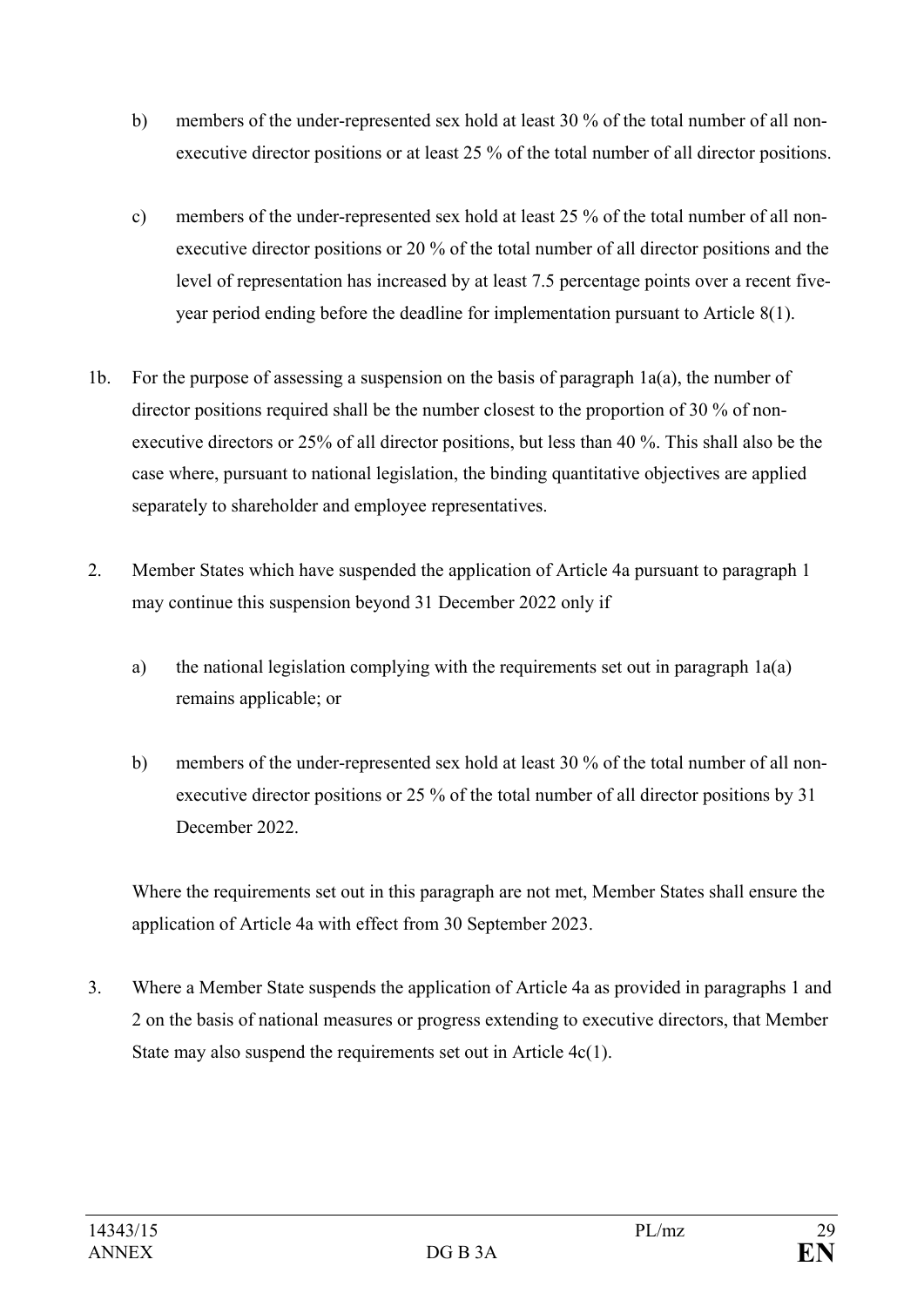## *Article 4c Individual quantitative objectives*

- 1. Member States shall ensure that listed companies which are not subject to the objective laid down in Article 4(1)(b) set individual quantitative objectives regarding gender-balanced representation of both sexes among executive directors, which they shall aim to attain no later than 31 December 2020.
- 2. Where Member States provide, in accordance with Article 4(6), that certain listed companies are not subject to the objectives laid down in Article 4, those Member States shall ensure that such companies set individual quantitative objectives regarding gender-balanced representation of both sexes among all director positions and aim to attain those objectives by 31 December 2020.

# *Article 5 Reporting*

#### 1.

- 2. Member States shall require listed companies to provide information to the competent authorities, once a year, about the gender representation on their boards, distinguishing between non-executive and executive directors and about the measures taken with a view to attaining the applicable objectives laid down in Articles 4(1) and 4c. Member States shall require listed companies to publish that information in an appropriate and accessible manner on their websites.
- 3. Where a listed company does not attain the objective laid down in Article 4 (1) or the individual quantitative objectives pursuant to Article 4c, the information referred to in paragraph 2 shall include the reasons for not attaining the objectives and a description of the measures which the company has already taken and/or intends to take in order to meet them.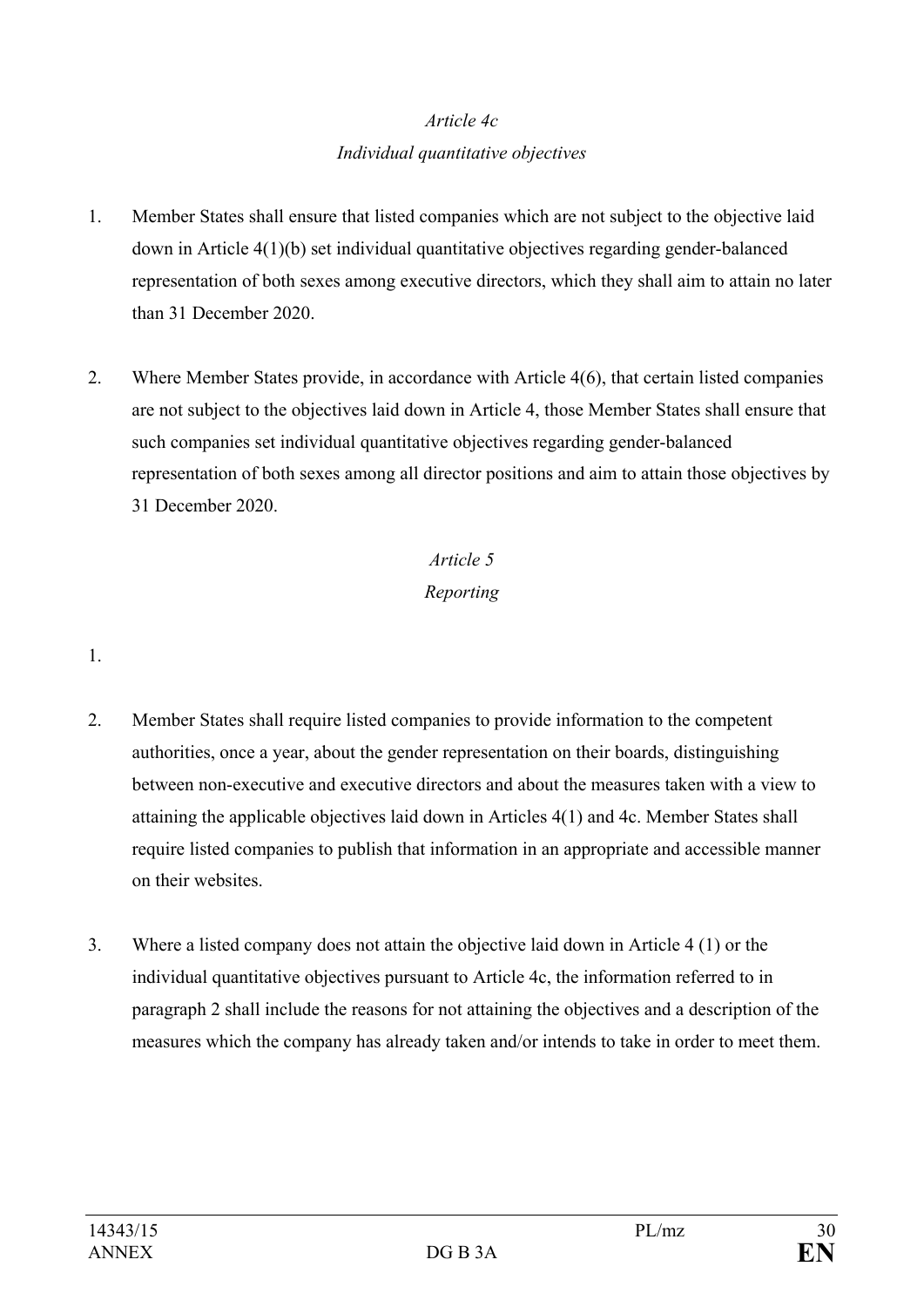3a. The obligations set out in paragraphs 2 and 3 shall not apply to listed companies having their registered offices in a Member State that has suspended the application of Article 4a on the basis of Article 4b (1a) (a) and where national law includes the same or similar reporting obligations.

4.

# *Article 6 Enforcement measures*

- 1. Member States shall lay down rules on enforcement measures applicable to infringements of the national provisions adopted pursuant to Articles 4a, 4b(1a)(a), 4c, and 5 of this Directive as applicable and shall take all necessary measures to ensure that they are applied.
- 2. The enforcement measures must be effective, proportionate and dissuasive.
- 3. Listed companies may be held liable only for acts or omissions which can be attributed to them in accordance with national law.

# *Article 7*

## *Minimum requirements*

Member States may introduce or maintain provisions which are more favourable than those laid down in this Directive to ensure a more balanced representation of men and women in respect of listed companies, provided those provisions do not create unjustified discrimination or hinder the proper functioning of the internal market.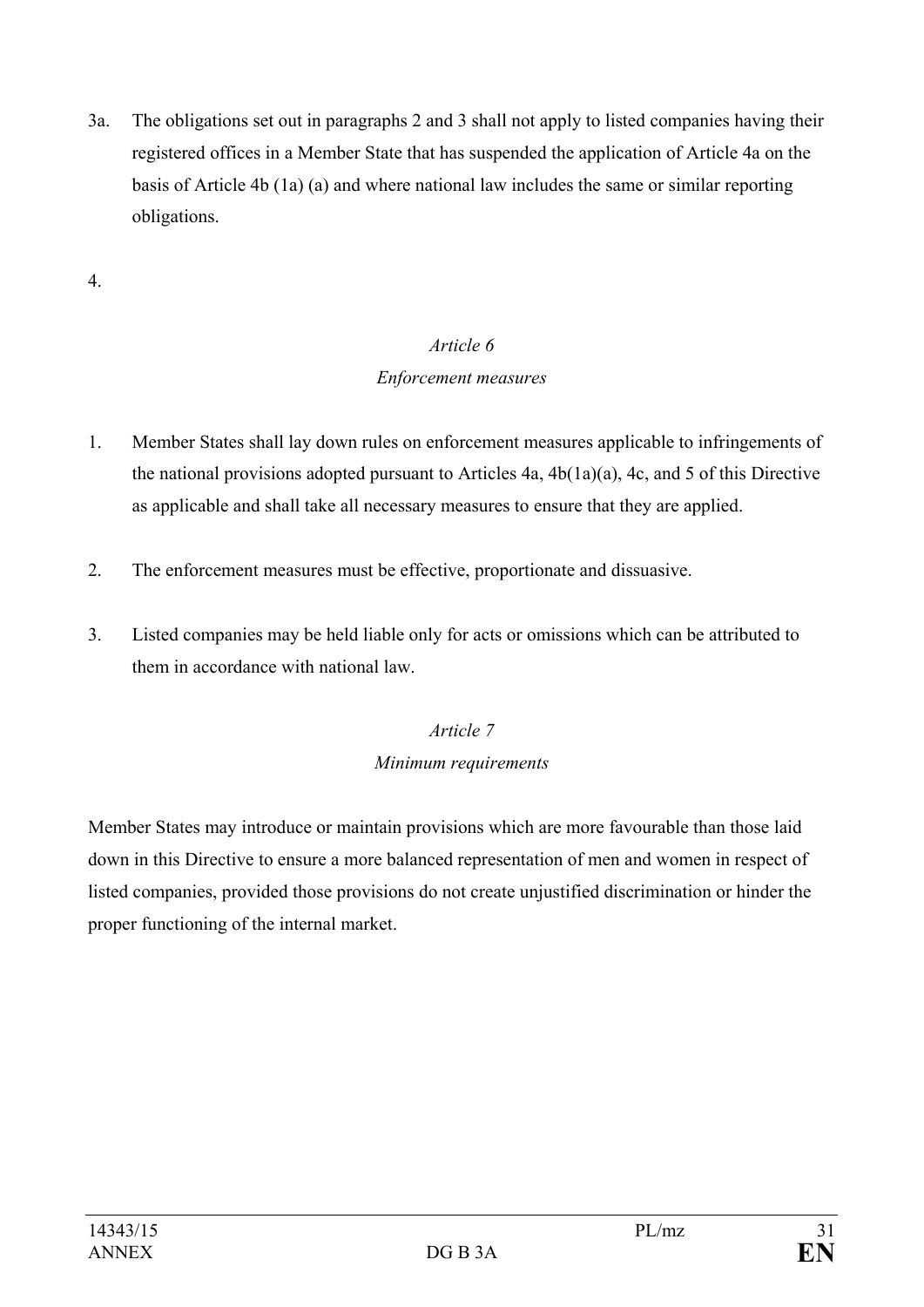# *Article 7a (new) Bodies for the promotion of gender balance in listed companies*

Member States shall designate one or more bodies for the promotion, analysis, monitoring and support of gender balance on the boards of listed companies; these bodies can be, for example, the ones designated in accordance with Article 20 of Directive 2006/54/EC of the Europen Parlament and of the Council**[16](#page-31-0)**.

## *Article 8 Implementation*

- 1. Member States shall adopt and publish, by *[three years after adoption]*, the laws, regulations and administrative provisions necessary to comply with this Directive. They shall immediately communicate to the Commission the text thereof.
- 2. When Member States adopt those measures, they shall contain a reference to this Directive or be accompanied by such a reference on the occasion of their official publication. Member States shall determine how such reference is to be made.
- 2a. Member States that suspend, pursuant to Article 4b, the application of the requirements relating to the process of selection of candidates for appointment or election referred to in Article 4a shall forthwith communicate to the Commission the information demonstrating that the conditions laid down in Article 4b are fulfilled.

3.

<span id="page-31-0"></span>**<sup>16</sup>** Directive 2006/54/EC of the European Parliament and of the Council of 5 July 2006 on the implementation of the principle of equal opportunities and equal treatment of men and women in matters of employment and occupation (OJ L 204, 26.7.2006, p. 23).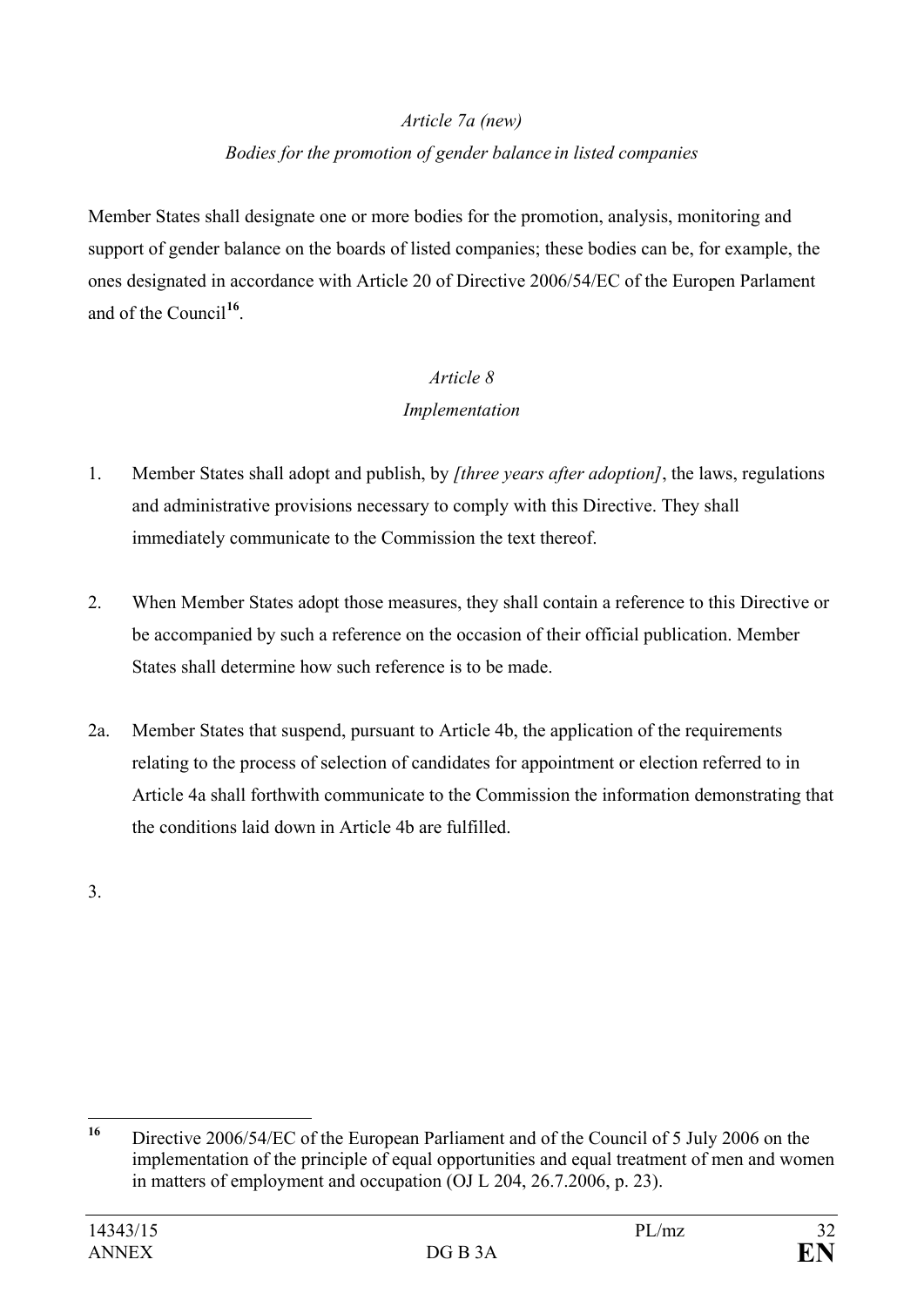4. Member States shall communicate to the Commission the text of the main provisions of national law which they adopt in the field covered by this Directive.

## *Article 9 Review*

- 1. Member States shall communicate to the Commission by [*one year after the date provided for in Article 8(1)*] and every two years thereafter, a report on the implementation of this Directive. These reports shall include, *inter alia*, comprehensive information about the measures taken with a view to attaining the objectives laid down in Article 4(1) or about the fulfilment of the conditions referred to in Article 4b as applicable, information provided in accordance with Article 5 and, where applicable, representative information about individual commitments taken by listed companies pursuant to Article 4c.
- 2. Member States that suspend, pursuant to Article 4b, the application of Article 4a shall include in the reports mentioned in paragraph 1 information showing whether the conditions laid down in Article 4b are fulfilled. The Commission shall issue a specific report by *[two years after the date provided for in Article 8(1)]* ascertaining, *inter alia*, whether the conditions in Article 4b are fulfilled.

*2a.*

3. The Commission shall review the application of this Directive and report to the European Parliament and the Council by 31 December 2024 and every two years thereafter. The Commission shall evaluate in particular whether the objectives of this Directive have been achieved.